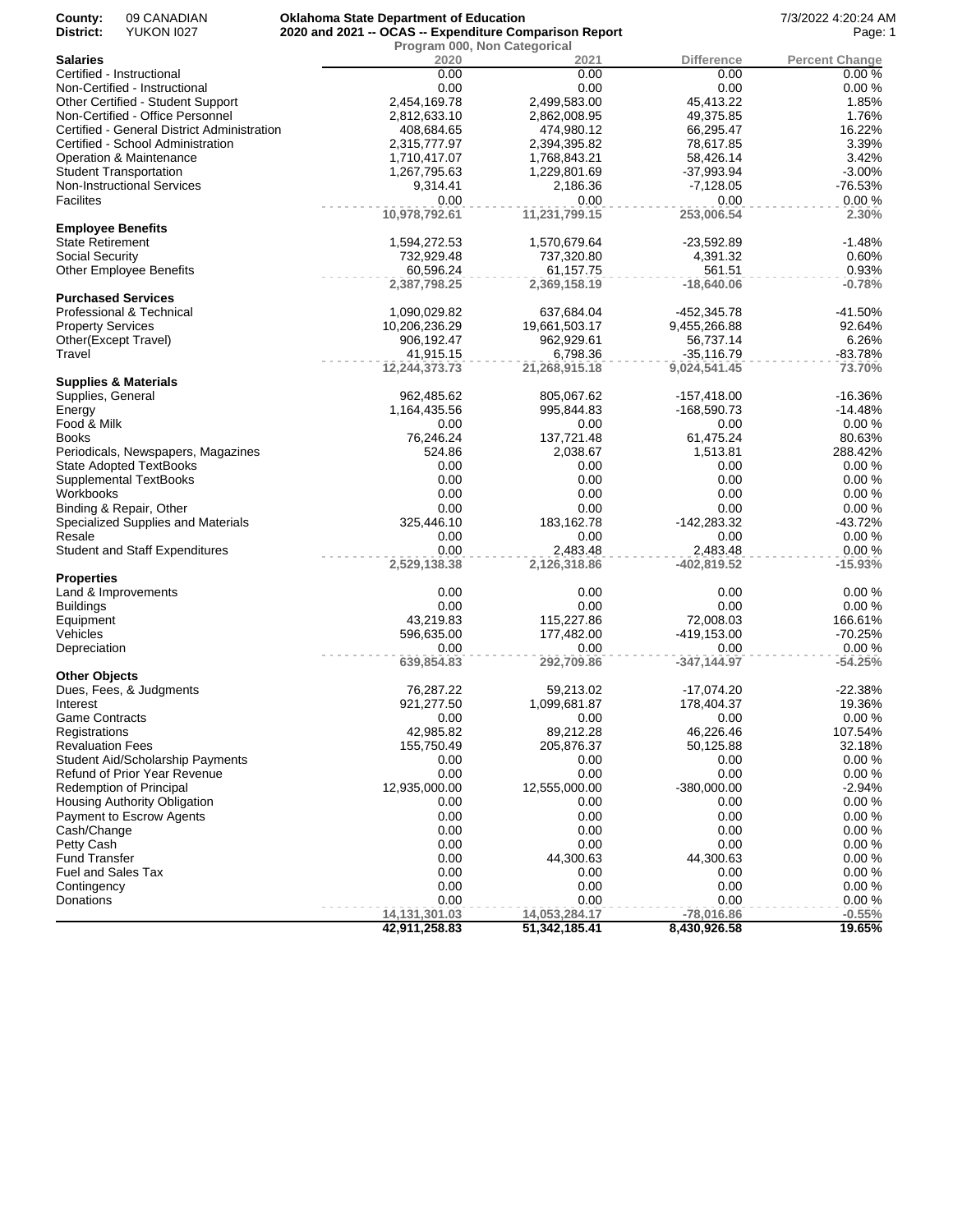| 09 CANADIAN<br>County:<br>District:<br><b>YUKON 1027</b> | <b>Oklahoma State Department of Education</b><br>2020 and 2021 -- OCAS -- Expenditure Comparison Report |                                       |                   | 7/3/2022 4:20:24 AM<br>Page: 2 |
|----------------------------------------------------------|---------------------------------------------------------------------------------------------------------|---------------------------------------|-------------------|--------------------------------|
|                                                          |                                                                                                         | Program 100 & 270's, Regular Programs |                   |                                |
| <b>Salaries</b>                                          | 2020                                                                                                    | 2021                                  | <b>Difference</b> | <b>Percent Change</b>          |
| Certified - Instructional                                | 22,928,573.10                                                                                           | 22,807,391.29                         | $-121,181.81$     | $-0.53%$                       |
| Non-Certified - Instructional                            | 462,829.44                                                                                              | 537,957.29                            | 75,127.85         | 16.23%                         |
| Other Certified - Student Support                        | 370,380.96                                                                                              | 797,091.30                            | 426,710.34        | 115.21%                        |
| Non-Certified - Office Personnel                         | 157,485.61                                                                                              | 48,098.28                             | -109,387.33       | -69.46%                        |
| Certified - General District Administration              | 0.00                                                                                                    | 0.00                                  | 0.00              | 0.00%                          |
| Certified - School Administration                        | 0.00                                                                                                    | 0.00                                  | 0.00              | 0.00%                          |
| Operation & Maintenance                                  | 0.00                                                                                                    | 0.00                                  | 0.00              | 0.00%                          |
| <b>Student Transportation</b>                            | 0.00                                                                                                    | 0.00                                  | 0.00              | 0.00%                          |
| Non-Instructional Services                               | 0.00                                                                                                    | 0.00                                  | 0.00              | 0.00%                          |
| <b>Facilites</b>                                         | 0.00                                                                                                    | 0.00                                  | 0.00              | 0.00%                          |
| <b>Employee Benefits</b>                                 | 23,919,269.11                                                                                           | 24,190,538.16                         | 271,269.05        | 1.13%                          |
| <b>State Retirement</b>                                  | 3,683,691.31                                                                                            | 3,741,233.66                          | 57,542.35         | 1.56%                          |
| Social Security                                          | 1,577,396.74                                                                                            | 1,592,500.69                          | 15,103.95         | 0.96%                          |
| <b>Other Employee Benefits</b>                           | 274,690.84                                                                                              | 375,628.98                            | 100,938.14        | 36.75%                         |
|                                                          | 5,535,778.89                                                                                            | 5,709,363.33                          | 173,584.44        | 3.14%                          |
| <b>Purchased Services</b>                                |                                                                                                         |                                       |                   |                                |
| Professional & Technical                                 | 113,046.40                                                                                              | 142,064.04                            | 29,017.64         | 25.67%                         |
| <b>Property Services</b>                                 | 223,164.61                                                                                              | 91,546.25                             | -131,618.36       | -58.98%                        |
| Other(Except Travel)                                     | 35,939.46                                                                                               | 74,735.94                             | 38,796.48         | 107.95%                        |
| Travel                                                   | 38,473.33                                                                                               | 2,654.16                              | $-35,819.17$      | $-93.10%$                      |
|                                                          | 410,623.80                                                                                              | 311,000.39                            | $-99,623.41$      | $-24.26%$                      |
| <b>Supplies &amp; Materials</b>                          |                                                                                                         |                                       |                   |                                |
| Supplies, General                                        | 601,619.04                                                                                              | 465,304.31                            | $-136,314.73$     | $-22.66%$                      |
| Energy                                                   | 0.00                                                                                                    | 0.00                                  | 0.00              | 0.00%                          |
| Food & Milk                                              | 0.00                                                                                                    | 0.00                                  | 0.00              | 0.00%                          |
| <b>Books</b>                                             | 4,720.63                                                                                                | 0.00                                  | $-4,720.63$       | -100.00%                       |
| Periodicals, Newspapers, Magazines                       | 2,388.70                                                                                                | 0.00                                  | $-2,388.70$       | -100.00%                       |
| <b>State Adopted TextBooks</b>                           | 541,465.60                                                                                              | 539,228.66                            | $-2,236.94$       | $-0.41%$                       |
| <b>Supplemental TextBooks</b>                            | 239,861.78                                                                                              | 10,314.51                             | $-229,547.27$     | -95.70%                        |
| Workbooks                                                | 0.00                                                                                                    | 0.00                                  | 0.00              | 0.00%                          |
| Binding & Repair, Other                                  | 0.00                                                                                                    | 0.00                                  | 0.00              | 0.00%                          |
| Specialized Supplies and Materials                       | 4,874,012.82                                                                                            | 2,179,965.61                          | -2,694,047.21     | $-55.27%$                      |
| Resale                                                   | 0.00                                                                                                    | 0.00                                  | 0.00              | 0.00%                          |
| <b>Student and Staff Expenditures</b>                    | 31,755.12                                                                                               | 26,180.62                             | $-5,574.50$       | $-17.55%$                      |
|                                                          | 6,295,823.69                                                                                            | 3,220,993.71                          | $-3,074,829.98$   | -48.84%                        |
| <b>Properties</b>                                        |                                                                                                         |                                       |                   |                                |
| Land & Improvements                                      | 0.00                                                                                                    | 0.00                                  | 0.00              | 0.00%                          |
| <b>Buildings</b>                                         | 0.00                                                                                                    | 0.00                                  | 0.00              | 0.00%                          |
| Equipment                                                | 146,119.43                                                                                              | 20,962.00                             | -125,157.43       | -85.65%                        |
| Vehicles                                                 | 69,140.00                                                                                               | 0.00                                  | $-69,140.00$      | -100.00%                       |
| Depreciation                                             | 0.00                                                                                                    | 0.00                                  | 0.00              | 0.00%                          |
|                                                          | 215,259.43                                                                                              | 20,962.00                             | $-194,297.43$     | $-90.26%$                      |
| <b>Other Objects</b>                                     |                                                                                                         |                                       |                   |                                |
| Dues, Fees, & Judgments                                  | 165,467.98                                                                                              | 127,408.85                            | $-38,059.13$      | -23.00%                        |
| Interest                                                 | 0.00                                                                                                    | 0.00                                  | 0.00              | 0.00%                          |
| Game Contracts                                           | 0.00                                                                                                    | 0.00                                  | 0.00              | 0.00%                          |
| Registrations                                            | 6,141.00                                                                                                | 2,307.00                              | $-3,834.00$       | $-62.43%$                      |
| <b>Revaluation Fees</b>                                  | 0.00                                                                                                    | 0.00                                  | 0.00              | 0.00%                          |
| Student Aid/Scholarship Payments                         | 0.00                                                                                                    | 0.00                                  | 0.00              | 0.00%                          |
| Refund of Prior Year Revenue                             | 0.00                                                                                                    | 0.00                                  | 0.00              | 0.00%                          |
| <b>Redemption of Principal</b>                           | 0.00                                                                                                    | 0.00                                  | 0.00              | 0.00%                          |
| Housing Authority Obligation                             | 0.00                                                                                                    | 0.00                                  | 0.00              | 0.00%                          |
| Payment to Escrow Agents                                 | 0.00                                                                                                    | 0.00                                  | 0.00              | 0.00%                          |
| Cash/Change                                              | 0.00                                                                                                    | 0.00                                  | 0.00              | 0.00%                          |
| Petty Cash                                               | 0.00                                                                                                    | 0.00                                  | 0.00              | 0.00%                          |
| <b>Fund Transfer</b>                                     | 0.00                                                                                                    | 0.00                                  | 0.00              | 0.00%                          |
| Fuel and Sales Tax                                       | 0.00                                                                                                    | 0.00                                  | 0.00              | 0.00%                          |
| Contingency                                              | 0.00                                                                                                    | 0.00                                  | 0.00              | 0.00%                          |
| Donations                                                | 0.00                                                                                                    | 249.26                                | 249.26            | 0.00%                          |
|                                                          | 171,608.98                                                                                              | 129,965.11                            | $-41,643.87$      | $-24.27%$                      |
|                                                          | 36,548,363.90                                                                                           | 33,582,822.70                         | $-2,965,541.20$   | $-8.11%$                       |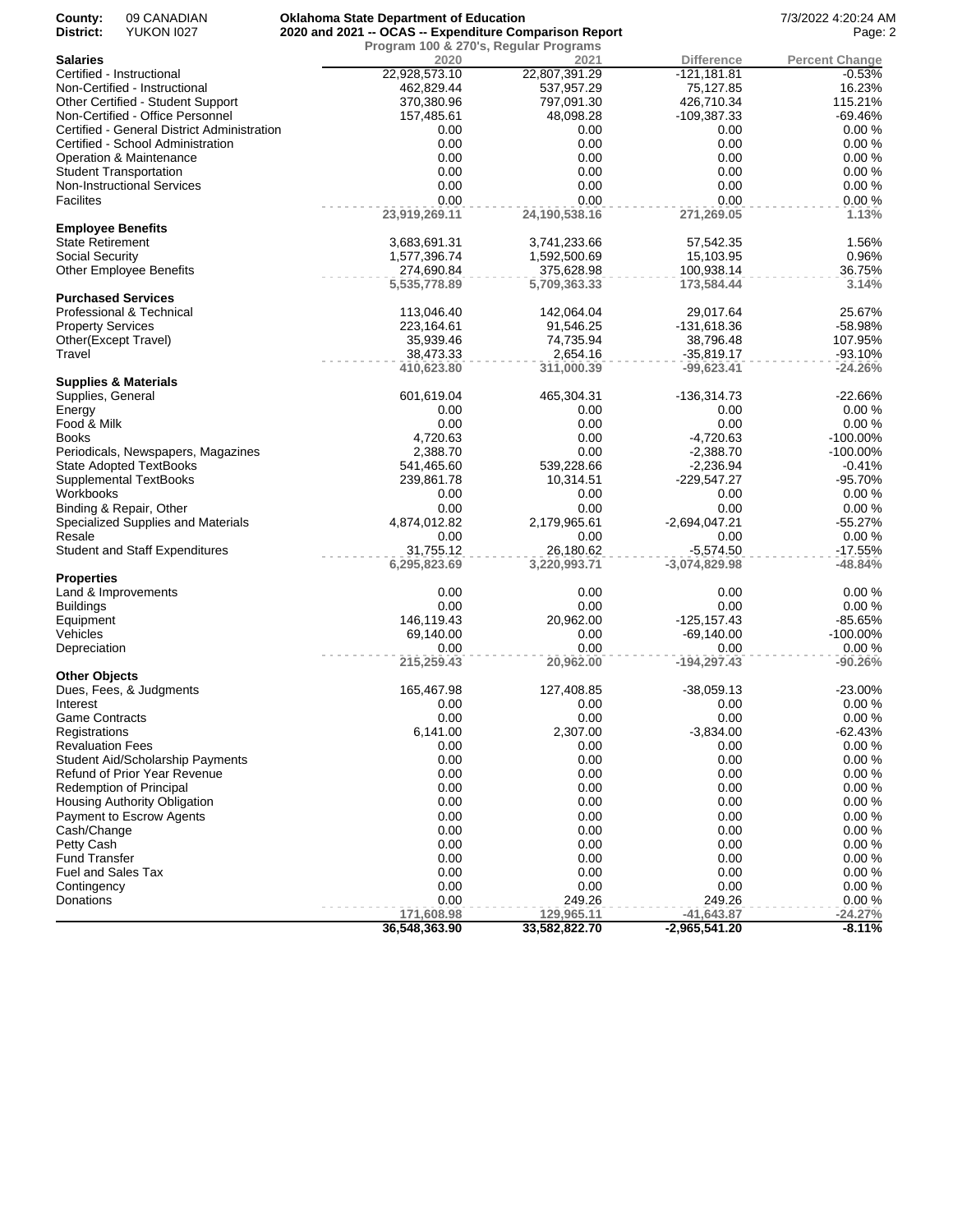| County:<br>District:                       | 09 CANADIAN<br><b>YUKON 1027</b>                                        | <b>Oklahoma State Department of Education</b><br>2020 and 2021 -- OCAS -- Expenditure Comparison Report |                                              |                        | 7/3/2022 4:20:24 AM<br>Page: 3 |
|--------------------------------------------|-------------------------------------------------------------------------|---------------------------------------------------------------------------------------------------------|----------------------------------------------|------------------------|--------------------------------|
| Salaries                                   |                                                                         | 2020                                                                                                    | <b>Program 239 Special Education</b><br>2021 | <b>Difference</b>      | <b>Percent Change</b>          |
|                                            | Certified - Instructional                                               | 3,828,061.40                                                                                            | 3,977,281.23                                 | 149,219.83             | 3.90%                          |
|                                            | Non-Certified - Instructional                                           | 1,961,366.71                                                                                            | 1,953,848.28                                 | $-7,518.43$            | $-0.38%$                       |
|                                            | Other Certified - Student Support                                       | 1,505,314.13                                                                                            | 1,601,325.20                                 | 96,011.07              | 6.38%                          |
|                                            | Non-Certified - Office Personnel                                        | 381,412.16                                                                                              | 477,270.94                                   | 95,858.78              | 25.13%                         |
|                                            | Certified - General District Administration                             | 179,748.77                                                                                              | 181,628.12                                   | 1,879.35               | 1.05%                          |
|                                            | Certified - School Administration                                       | 0.00                                                                                                    | 0.00                                         | 0.00                   | 0.00%                          |
|                                            | Operation & Maintenance                                                 | 0.00                                                                                                    | 0.00                                         | 0.00                   | 0.00%                          |
|                                            | Student Transportation                                                  | 53,835.58                                                                                               | 40,182.79                                    | $-13,652.79$           | $-25.36%$                      |
|                                            | <b>Non-Instructional Services</b>                                       | 0.00                                                                                                    | 0.00                                         | 0.00                   | 0.00%                          |
| <b>Facilites</b>                           |                                                                         | 0.00                                                                                                    | 0.00                                         | 0.00                   | 0.00%                          |
|                                            |                                                                         | 7,909,738.75                                                                                            | 8,231,536.56                                 | 321,797.81             | 4.07%                          |
| <b>Employee Benefits</b>                   |                                                                         |                                                                                                         |                                              |                        |                                |
| <b>State Retirement</b><br>Social Security |                                                                         | 1,207,888.11<br>511,422.75                                                                              | 1,228,109.82<br>526,018.82                   | 20,221.71<br>14,596.07 | 1.67%<br>2.85%                 |
|                                            | <b>Other Employee Benefits</b>                                          | 25,444.00                                                                                               | 26,233.88                                    | 789.88                 | 3.10%                          |
|                                            |                                                                         | 1,744,754.86                                                                                            | 1,780,362.52                                 | 35,607.66              | 2.04%                          |
|                                            | <b>Purchased Services</b>                                               |                                                                                                         |                                              |                        |                                |
|                                            | Professional & Technical                                                | 268,129.49                                                                                              | 224,395.01                                   | -43,734.48             | $-16.31%$                      |
| <b>Property Services</b>                   |                                                                         | 183.00                                                                                                  | 0.00                                         | $-183.00$              | $-100.00\%$                    |
|                                            | Other(Except Travel)                                                    | 71,050.77                                                                                               | 44,263.25                                    | $-26,787.52$           | $-37.70%$                      |
| Travel                                     |                                                                         | 5,576.85                                                                                                | 3,246.25                                     | $-2,330.60$            | $-41.79%$                      |
|                                            |                                                                         | 344,940.11                                                                                              | 271,904.51                                   | $-73,035.60$           | $-21.17%$                      |
|                                            | <b>Supplies &amp; Materials</b>                                         |                                                                                                         |                                              |                        |                                |
| Supplies, General                          |                                                                         | 84,743.35                                                                                               | 84,513.84                                    | $-229.51$              | $-0.27%$                       |
| Energy                                     |                                                                         | 0.00                                                                                                    | 0.00                                         | 0.00                   | 0.00%                          |
| Food & Milk                                |                                                                         | 0.00                                                                                                    | 0.00                                         | 0.00                   | 0.00%                          |
| <b>Books</b>                               |                                                                         | 0.00                                                                                                    | 0.00                                         | 0.00                   | 0.00%                          |
|                                            | Periodicals, Newspapers, Magazines                                      | 0.00                                                                                                    | 0.00                                         | 0.00                   | 0.00%                          |
|                                            | <b>State Adopted TextBooks</b>                                          | 0.00                                                                                                    | 0.00                                         | 0.00                   | 0.00%                          |
|                                            | <b>Supplemental TextBooks</b>                                           | 0.00                                                                                                    | 0.00                                         | 0.00                   | 0.00%                          |
| Workbooks                                  |                                                                         | 0.00                                                                                                    | 0.00                                         | 0.00                   | 0.00%                          |
|                                            | Binding & Repair, Other                                                 | 0.00<br>24,988.41                                                                                       | 0.00<br>112,992.86                           | 0.00                   | 0.00%<br>352.18%               |
| Resale                                     | Specialized Supplies and Materials                                      | 0.00                                                                                                    | 0.00                                         | 88,004.45<br>0.00      | 0.00%                          |
|                                            | <b>Student and Staff Expenditures</b>                                   | 0.00                                                                                                    | 0.00                                         | 0.00                   | 0.00%                          |
|                                            |                                                                         | 109,731.76                                                                                              | 197,506.70                                   | 87,774.94              | 79.99%                         |
| <b>Properties</b>                          |                                                                         |                                                                                                         |                                              |                        |                                |
|                                            | Land & Improvements                                                     | 0.00                                                                                                    | 0.00                                         | 0.00                   | 0.00%                          |
| <b>Buildings</b>                           |                                                                         | 0.00                                                                                                    | 0.00                                         | 0.00                   | 0.00%                          |
| Equipment                                  |                                                                         | 0.00                                                                                                    | 0.00                                         | 0.00                   | 0.00%                          |
| Vehicles                                   |                                                                         | 0.00                                                                                                    | 0.00                                         | 0.00                   | 0.00%                          |
| Depreciation                               |                                                                         | 0.00                                                                                                    | 0.00                                         | 0.00                   | 0.00%                          |
|                                            |                                                                         | 0.00                                                                                                    | 0.00                                         | 0.00                   | 0.00%                          |
| <b>Other Objects</b>                       |                                                                         |                                                                                                         |                                              |                        |                                |
|                                            | Dues, Fees, & Judgments                                                 | 450.00                                                                                                  | 8,488.00                                     | 8,038.00               | 1,786.22%                      |
| Interest                                   |                                                                         | 0.00                                                                                                    | 0.00                                         | 0.00                   | $0.00 \%$                      |
| <b>Game Contracts</b>                      |                                                                         | 0.00                                                                                                    | 0.00                                         | 0.00                   | 0.00%                          |
| Registrations                              |                                                                         | 7,354.96                                                                                                | 9,173.00                                     | 1,818.04               | 24.72%                         |
| <b>Revaluation Fees</b>                    |                                                                         | 0.00<br>0.00                                                                                            | 0.00<br>0.00                                 | 0.00<br>0.00           | 0.00%<br>0.00%                 |
|                                            | <b>Student Aid/Scholarship Payments</b><br>Refund of Prior Year Revenue | 0.00                                                                                                    | 0.00                                         | 0.00                   | 0.00%                          |
|                                            | <b>Redemption of Principal</b>                                          | 0.00                                                                                                    | 0.00                                         | 0.00                   | 0.00%                          |
|                                            | Housing Authority Obligation                                            | 0.00                                                                                                    | 0.00                                         | 0.00                   | 0.00%                          |
|                                            | Payment to Escrow Agents                                                | 0.00                                                                                                    | 0.00                                         | 0.00                   | 0.00%                          |
| Cash/Change                                |                                                                         | 0.00                                                                                                    | 0.00                                         | 0.00                   | 0.00%                          |
| Petty Cash                                 |                                                                         | 0.00                                                                                                    | 0.00                                         | 0.00                   | 0.00%                          |
| <b>Fund Transfer</b>                       |                                                                         | 0.00                                                                                                    | 29,271.53                                    | 29,271.53              | 0.00%                          |
| Fuel and Sales Tax                         |                                                                         | 0.00                                                                                                    | 0.00                                         | 0.00                   | 0.00%                          |
| Contingency                                |                                                                         | 0.00                                                                                                    | 0.00                                         | 0.00                   | 0.00%                          |
| Donations                                  |                                                                         | 0.00                                                                                                    | 0.00                                         | 0.00                   | 0.00%                          |
|                                            |                                                                         | 7,804.96                                                                                                | 46,932.53                                    | 39,127.57              | 501.32%                        |
|                                            |                                                                         | 10,116,970.44                                                                                           | 10,528,242.82                                | 411,272.38             | 4.07%                          |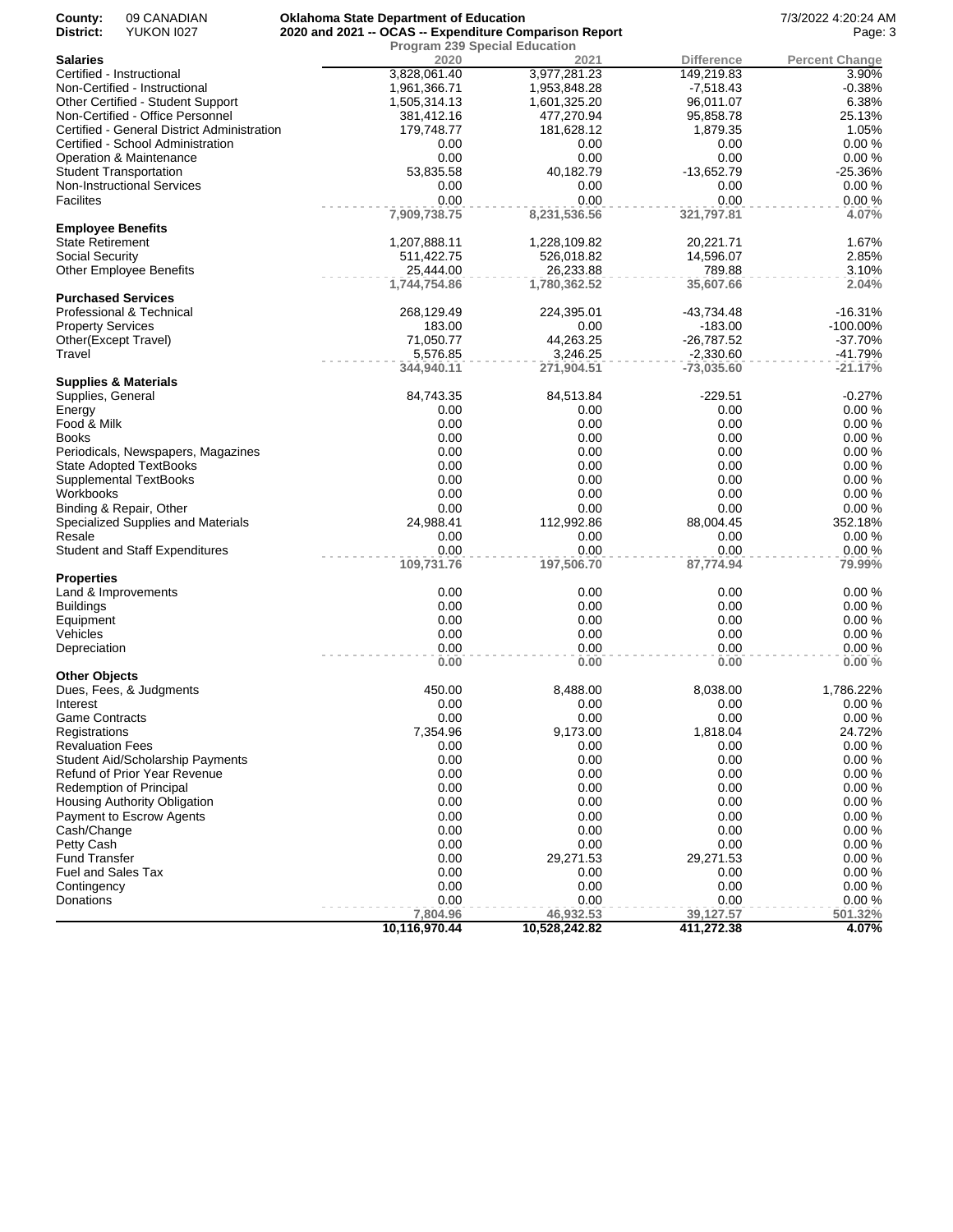| County:                         | 09 CANADIAN                                 | <b>Oklahoma State Department of Education</b>          |            |              | 7/3/2022 4:20:24 AM   |
|---------------------------------|---------------------------------------------|--------------------------------------------------------|------------|--------------|-----------------------|
| District:                       | <b>YUKON 1027</b>                           | 2020 and 2021 -- OCAS -- Expenditure Comparison Report | Page: 4    |              |                       |
|                                 |                                             | Program 251, Gifted Program                            |            |              |                       |
| <b>Salaries</b>                 |                                             | 2020                                                   | 2021       | Difference   | <b>Percent Change</b> |
| Certified - Instructional       |                                             | 372,553.76                                             | 349,460.96 | $-23,092.80$ | $-6.20%$              |
|                                 | Non-Certified - Instructional               | 0.00                                                   | 0.00       | 0.00         | 0.00%                 |
|                                 | Other Certified - Student Support           | 137,693.10                                             | 138,280.60 | 587.50       | 0.43%                 |
|                                 | Non-Certified - Office Personnel            | 0.00                                                   | 0.00       | 0.00         | 0.00%                 |
|                                 | Certified - General District Administration | 0.00                                                   | 0.00       | 0.00         | 0.00%                 |
|                                 | Certified - School Administration           | 0.00                                                   | 0.00       | 0.00         | 0.00%                 |
|                                 | Operation & Maintenance                     | 0.00                                                   | 0.00       | 0.00         | 0.00%                 |
| Student Transportation          |                                             | 0.00                                                   | 0.00       | 0.00         | 0.00%                 |
|                                 | <b>Non-Instructional Services</b>           | 0.00                                                   | 0.00       | 0.00         | 0.00%                 |
| <b>Facilites</b>                |                                             | 0.00                                                   | 0.00       | 0.00         | 0.00%                 |
|                                 |                                             | 510,246.86                                             | 487,741.56 | $-22,505.30$ | $-4.41%$              |
| <b>Employee Benefits</b>        |                                             |                                                        |            |              |                       |
| State Retirement                |                                             | 72,820.70                                              | 73,171.76  | 351.06       | 0.48%                 |
| Social Security                 |                                             | 34,306.19                                              | 32,665.62  | $-1,640.57$  | $-4.78%$              |
|                                 | <b>Other Employee Benefits</b>              | 1,108.60                                               | 1,104.00   | $-4.60$      | $-0.41%$              |
|                                 |                                             | 108,235.49                                             | 106,941.38 | $-1,294.11$  | $-1.20%$              |
| <b>Purchased Services</b>       |                                             |                                                        |            |              |                       |
|                                 | Professional & Technical                    | 0.00                                                   | 0.00       | 0.00         | 0.00%                 |
| <b>Property Services</b>        |                                             | 0.00                                                   | 0.00       | 0.00         | 0.00%                 |
| Other(Except Travel)            |                                             | 0.00                                                   | 0.00       | 0.00         | 0.00%                 |
| Travel                          |                                             | 1,219.65                                               | 171.93     | $-1,047.72$  | $-85.90%$             |
|                                 |                                             | 1,219.65                                               | 171.93     | $-1,047.72$  | $-85.90%$             |
| <b>Supplies &amp; Materials</b> |                                             |                                                        |            |              |                       |
| Supplies, General               |                                             | 13,011.06                                              | 16,859.21  | 3,848.15     | 29.58%                |
| Energy                          |                                             | 0.00                                                   | 0.00       | 0.00         | 0.00%                 |
| Food & Milk                     |                                             | 0.00                                                   | 0.00       | 0.00         | 0.00%                 |
| Books                           |                                             | 0.00                                                   | 0.00       | 0.00         | 0.00%                 |
|                                 | Periodicals, Newspapers, Magazines          | 0.00                                                   | 0.00       | 0.00         | 0.00%                 |
|                                 | State Adopted TextBooks                     | 0.00                                                   | 0.00       | 0.00         | 0.00%                 |
|                                 | <b>Supplemental TextBooks</b>               | 0.00                                                   | 0.00       | 0.00         | 0.00%                 |
| Workbooks                       |                                             | 0.00                                                   | 0.00       | 0.00         | 0.00%                 |
|                                 | Binding & Repair, Other                     | 0.00                                                   | 0.00       | 0.00         | 0.00%                 |
|                                 | Specialized Supplies and Materials          | 644.99                                                 | 3,955.57   | 3,310.58     | 513.28%               |
| Resale                          |                                             | 0.00                                                   | 0.00       | 0.00         | 0.00%                 |
|                                 | <b>Student and Staff Expenditures</b>       | 0.00                                                   | 0.00       | 0.00         | 0.00%                 |
|                                 |                                             | 13,656.05                                              | 20,814.78  | 7,158.73     | 52.42%                |
| <b>Properties</b>               |                                             |                                                        |            |              |                       |
| Land & Improvements             |                                             | 0.00                                                   | 0.00       | 0.00         | 0.00%                 |
| <b>Buildings</b>                |                                             | 0.00                                                   | 0.00       | 0.00         | 0.00%                 |
| Equipment                       |                                             | 0.00                                                   | 0.00       | 0.00         | 0.00%                 |
| Vehicles                        |                                             | 0.00                                                   | 0.00       | 0.00         | 0.00%                 |
| Depreciation                    |                                             | 0.00                                                   | 0.00       | 0.00         | 0.00%                 |
|                                 |                                             | 0.00                                                   | 0.00       | 0.00         | 0.00%                 |
| Other Objects                   |                                             |                                                        |            |              |                       |
|                                 | Dues, Fees, & Judgments                     | 0.00                                                   | 0.00       | 0.00         | 0.00%                 |
| Interest                        |                                             | 0.00                                                   | 0.00       | 0.00         | 0.00%                 |
| Game Contracts                  |                                             | 0.00                                                   | 0.00       | 0.00         | 0.00%                 |
| Registrations                   |                                             | 945.00                                                 | 200.00     | $-745.00$    | $-78.84%$             |
| <b>Revaluation Fees</b>         |                                             | 0.00                                                   | 0.00       | 0.00         | 0.00%                 |
|                                 | Student Aid/Scholarship Payments            | 0.00                                                   | 0.00       | 0.00         | 0.00%                 |
|                                 | Refund of Prior Year Revenue                | 0.00                                                   | 0.00       | 0.00         | 0.00%                 |
|                                 | Redemption of Principal                     | 0.00                                                   | 0.00       | 0.00         | 0.00%                 |
|                                 | Housing Authority Obligation                | 0.00                                                   | 0.00       | 0.00         | 0.00%                 |
|                                 | Payment to Escrow Agents                    | 0.00                                                   | 0.00       | 0.00         | 0.00%                 |
| Cash/Change                     |                                             | 0.00                                                   | 0.00       | 0.00         | 0.00%                 |
| Petty Cash                      |                                             | 0.00                                                   | 0.00       | 0.00         | 0.00%                 |
| Fund Transfer                   |                                             | 0.00                                                   | 0.00       | 0.00         | 0.00%                 |
| Fuel and Sales Tax              |                                             | 0.00                                                   | 0.00       | 0.00         | 0.00%                 |
| Contingency                     |                                             | 0.00                                                   | 0.00       | 0.00         | 0.00%                 |
| Donations                       |                                             | 0.00                                                   | 0.00       | 0.00         | 0.00%                 |
|                                 |                                             | 945.00                                                 | 200.00     | $-745.00$    | $-78.84%$             |
|                                 |                                             | 634,303.05                                             | 615,869.65 | $-18,433.40$ | $-2.91%$              |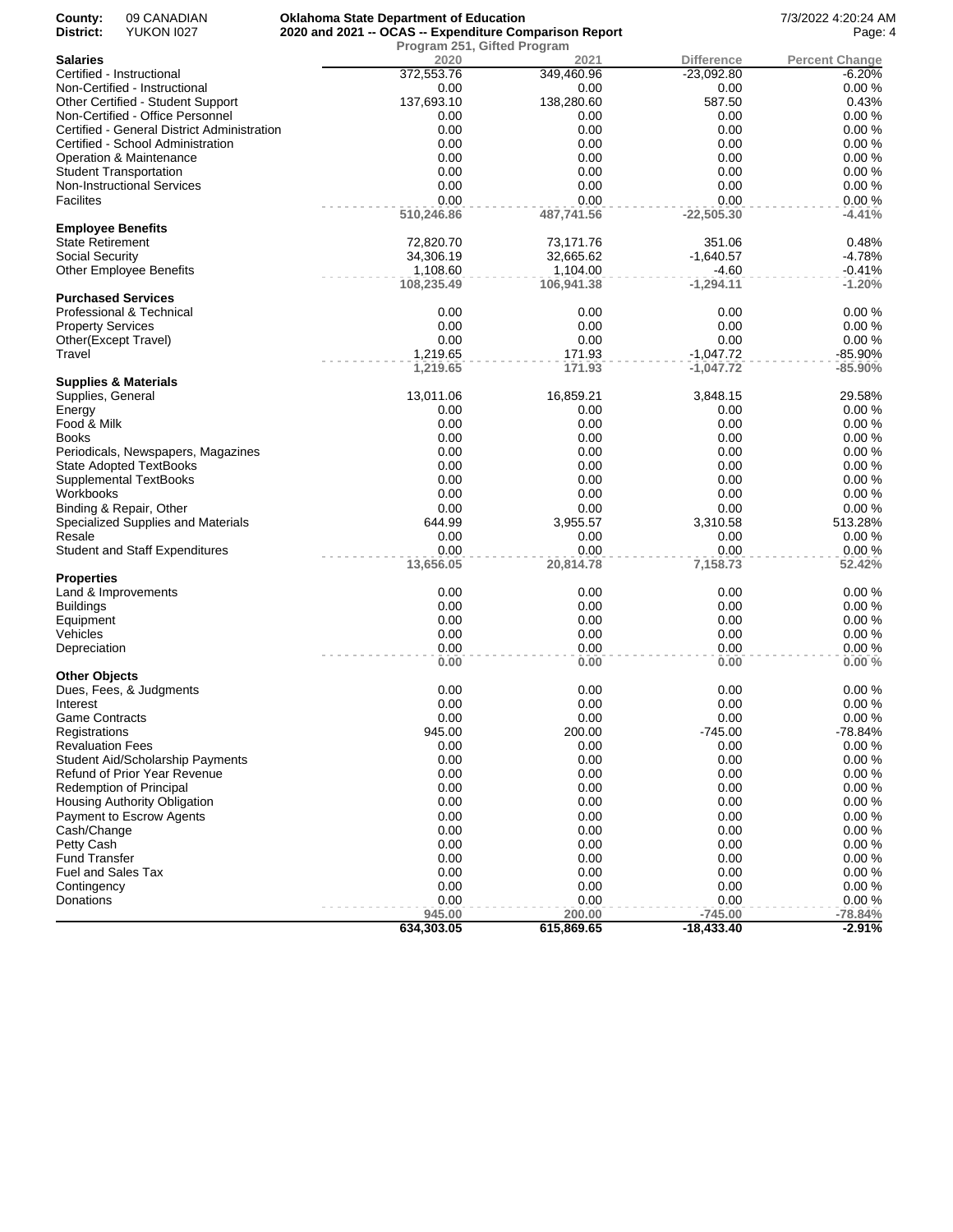| County:                   | 09 CANADIAN                                                           | <b>Oklahoma State Department of Education</b>          |                   |                  | 7/3/2022 4:20:24 AM   |
|---------------------------|-----------------------------------------------------------------------|--------------------------------------------------------|-------------------|------------------|-----------------------|
| District:                 | <b>YUKON 1027</b>                                                     | 2020 and 2021 -- OCAS -- Expenditure Comparison Report |                   |                  | Page: 5               |
|                           |                                                                       | Program 252, Advanced Placement                        |                   |                  |                       |
| <b>Salaries</b>           |                                                                       | 2020                                                   | 2021              | Difference       | <b>Percent Change</b> |
|                           | Certified - Instructional                                             | 5,875.00                                               | 3,800.00          | $-2,075.00$      | $-35.32%$             |
|                           | Non-Certified - Instructional                                         | 0.00                                                   | 0.00              | 0.00             | 0.00%                 |
|                           | Other Certified - Student Support<br>Non-Certified - Office Personnel | 82,736.93<br>0.00                                      | 87,449.96         | 4,713.03         | 5.70%<br>0.00%        |
|                           | Certified - General District Administration                           | 0.00                                                   | 0.00<br>0.00      | 0.00<br>0.00     | 0.00%                 |
|                           |                                                                       |                                                        |                   |                  |                       |
|                           | Certified - School Administration                                     | 0.00                                                   | 0.00              | 0.00             | 0.00%                 |
|                           | Operation & Maintenance                                               | 0.00                                                   | 0.00              | 0.00             | 0.00%                 |
|                           | <b>Student Transportation</b>                                         | 0.00                                                   | 0.00              | 0.00             | 0.00%                 |
|                           | <b>Non-Instructional Services</b>                                     | 0.00                                                   | 0.00              | 0.00             | 0.00%                 |
| <b>Facilites</b>          |                                                                       | 0.00<br>88,611.93                                      | 0.00<br>91,249.96 | 0.00<br>2,638.03 | 0.00%<br>2.98%        |
| <b>Employee Benefits</b>  |                                                                       |                                                        |                   |                  |                       |
| State Retirement          |                                                                       | 14,436.59                                              | 14,478.55         | 41.96            | 0.29%                 |
| Social Security           |                                                                       | 5,940.87                                               | 6,076.51          | 135.64           | 2.28%                 |
|                           | <b>Other Employee Benefits</b>                                        | 138.00                                                 | 138.00            | 0.00             | 0.00%                 |
|                           |                                                                       | 20,515.46                                              | 20,693.06         | 177.60           | 0.87%                 |
|                           | <b>Purchased Services</b>                                             |                                                        |                   |                  |                       |
|                           | Professional & Technical                                              | 0.00                                                   | 0.00              | 0.00             | 0.00%                 |
| <b>Property Services</b>  |                                                                       | 0.00                                                   | 0.00              | 0.00             | 0.00%                 |
|                           | Other(Except Travel)                                                  | 0.00                                                   | 0.00              | 0.00             | 0.00%                 |
| Travel                    |                                                                       | 0.00                                                   | 0.00              | 0.00             | 0.00%                 |
|                           |                                                                       | 0.00                                                   | 0.00              | 0.00             | 0.00%                 |
|                           | <b>Supplies &amp; Materials</b>                                       |                                                        |                   |                  |                       |
| Supplies, General         |                                                                       | 0.00                                                   | 0.00              | 0.00             | 0.00%                 |
| Energy                    |                                                                       | 0.00                                                   | 0.00              | 0.00             | 0.00%                 |
| Food & Milk               |                                                                       | 0.00                                                   | 0.00              | 0.00             | 0.00%                 |
| Books                     |                                                                       | 0.00                                                   | 0.00              | 0.00             | 0.00%                 |
|                           | Periodicals, Newspapers, Magazines                                    | 0.00                                                   | 0.00              | 0.00             | 0.00%                 |
|                           | <b>State Adopted TextBooks</b>                                        | 0.00                                                   | 0.00              | 0.00             | 0.00%                 |
|                           | Supplemental TextBooks                                                | 0.00                                                   | 0.00              | 0.00             | 0.00%                 |
| Workbooks                 |                                                                       | 0.00                                                   | 0.00              | 0.00             | 0.00%                 |
|                           | Binding & Repair, Other                                               | 0.00                                                   | 0.00              | 0.00             | 0.00%                 |
|                           | Specialized Supplies and Materials                                    | 0.00                                                   | 0.00              | 0.00             | 0.00%                 |
| Resale                    |                                                                       | 0.00                                                   | 0.00              | 0.00             | 0.00%                 |
|                           | <b>Student and Staff Expenditures</b>                                 | 0.00                                                   | 0.00              | 0.00             | 0.00%                 |
|                           |                                                                       | 0.00                                                   | 0.00              | 0.00             | 0.00%                 |
| Properties                |                                                                       |                                                        |                   |                  |                       |
|                           | Land & Improvements                                                   | 0.00                                                   | 0.00              | 0.00             | 0.00%                 |
| <b>Buildings</b>          |                                                                       | 0.00                                                   | 0.00              | 0.00             | 0.00%                 |
| Equipment                 |                                                                       | 0.00                                                   | 0.00              | 0.00             | 0.00%                 |
| Vehicles                  |                                                                       | 0.00                                                   | 0.00              | 0.00             | 0.00%                 |
| Depreciation              |                                                                       | 0.00                                                   | 0.00              | 0.00             | 0.00%                 |
|                           |                                                                       | 0.00                                                   | 0.00              | 0.00             | 0.00%                 |
| Other Objects             |                                                                       |                                                        |                   |                  |                       |
|                           | Dues, Fees, & Judgments                                               | 0.00                                                   | 0.00              | 0.00             | 0.00%                 |
| Interest                  |                                                                       | 0.00                                                   | 0.00              | 0.00             | 0.00%                 |
| <b>Game Contracts</b>     |                                                                       | 0.00                                                   | 0.00              | 0.00             | 0.00%                 |
| Registrations             |                                                                       | 0.00                                                   | 0.00              | 0.00             | 0.00%                 |
| <b>Revaluation Fees</b>   |                                                                       | 0.00                                                   | 0.00              | 0.00             | 0.00%                 |
|                           | Student Aid/Scholarship Payments                                      | 0.00                                                   | 0.00              | 0.00             | 0.00%                 |
|                           | Refund of Prior Year Revenue                                          | 0.00                                                   | 0.00              | 0.00             | 0.00%                 |
|                           | <b>Redemption of Principal</b>                                        | 0.00                                                   | 0.00              | 0.00             | 0.00%                 |
|                           | <b>Housing Authority Obligation</b>                                   | 0.00                                                   | 0.00              | 0.00             | 0.00%                 |
|                           | Payment to Escrow Agents                                              | 0.00                                                   | 0.00              | 0.00             | 0.00%                 |
| Cash/Change               |                                                                       | 0.00                                                   | 0.00              | 0.00             | 0.00%                 |
| Petty Cash                |                                                                       | 0.00                                                   | 0.00              | 0.00             | 0.00%                 |
| <b>Fund Transfer</b>      |                                                                       | 0.00                                                   | 0.00              | 0.00             | 0.00%                 |
| <b>Fuel and Sales Tax</b> |                                                                       | 0.00                                                   | 0.00              | 0.00             | 0.00%                 |
| Contingency               |                                                                       | 0.00                                                   | 0.00              | 0.00             | 0.00%                 |
| Donations                 |                                                                       | 0.00                                                   | 0.00              | 0.00             | 0.00%                 |
|                           |                                                                       | 0.00                                                   | 0.00              | 0.00             | 0.00%                 |
|                           |                                                                       | 109,127.39                                             | 111,943.02        | 2,815.63         | 2.58%                 |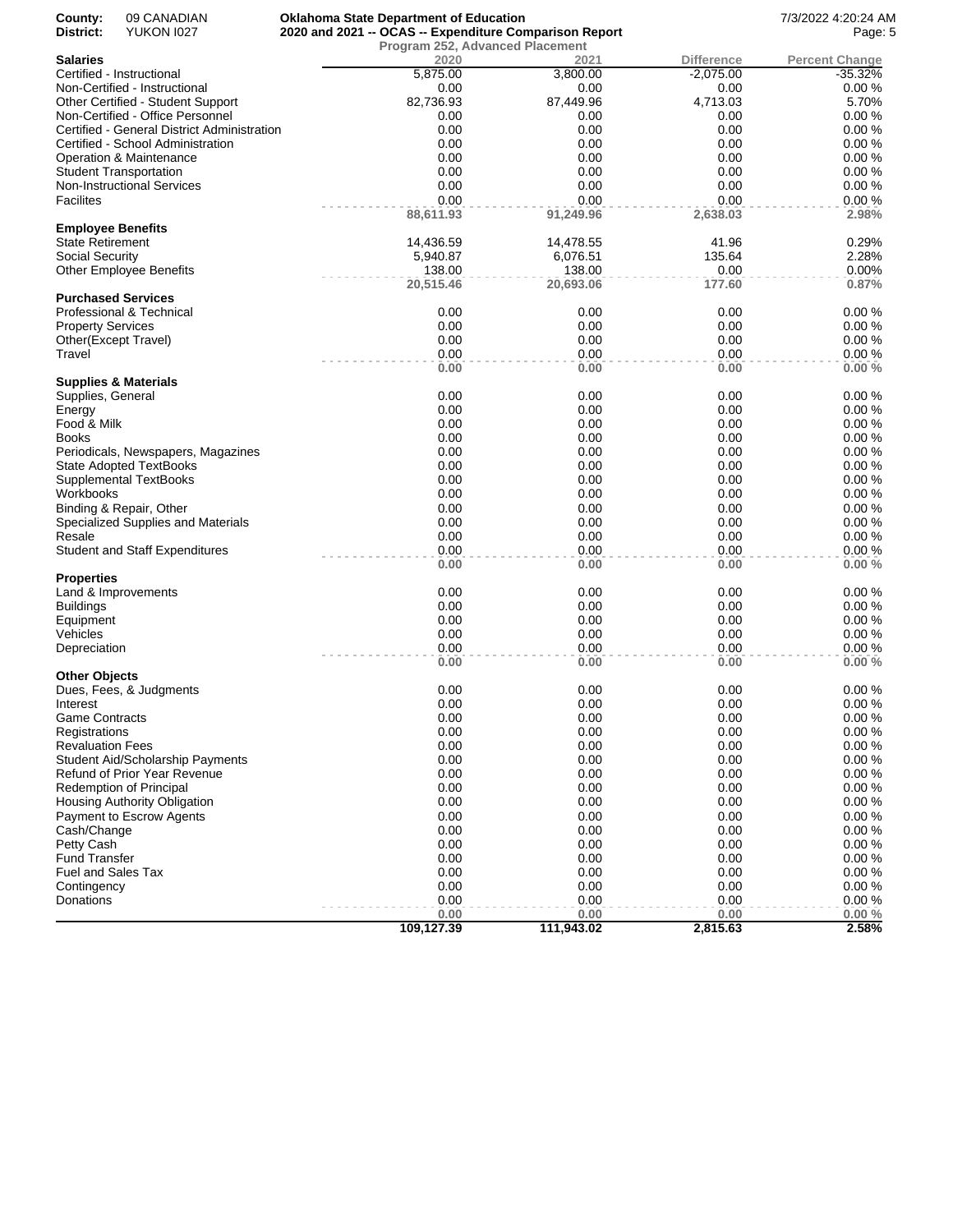| 09 CANADIAN<br>County:<br>District:<br><b>YUKON 1027</b> | <b>Oklahoma State Department of Education</b><br>2020 and 2021 -- OCAS -- Expenditure Comparison Report |              |                   | 7/3/2022 4:20:24 AM<br>Page: 6 |
|----------------------------------------------------------|---------------------------------------------------------------------------------------------------------|--------------|-------------------|--------------------------------|
|                                                          | <b>Program 300 Vocational Education</b>                                                                 |              |                   |                                |
| <b>Salaries</b>                                          | 2020                                                                                                    | 2021         | <b>Difference</b> | <b>Percent Change</b>          |
| Certified - Instructional                                | 1,151,208.91                                                                                            | 1,285,249.16 | 134,040.25        | 11.64%                         |
| Non-Certified - Instructional                            | 2,098.42                                                                                                | 3,124.02     | 1,025.60          | 48.87%                         |
|                                                          | 32,690.50                                                                                               | 32,761.37    |                   | 0.22%                          |
| Other Certified - Student Support                        |                                                                                                         |              | 70.87             |                                |
| Non-Certified - Office Personnel                         | 0.00                                                                                                    | 0.00         | 0.00              | 0.00%                          |
| Certified - General District Administration              | 0.00                                                                                                    | 0.00         | 0.00              | 0.00%                          |
| Certified - School Administration                        | 0.00                                                                                                    | 0.00         | 0.00              | 0.00%                          |
| Operation & Maintenance                                  | 0.00                                                                                                    | 0.00         | 0.00              | 0.00%                          |
| <b>Student Transportation</b>                            | 0.00                                                                                                    | 0.00         | 0.00              | 0.00%                          |
| <b>Non-Instructional Services</b>                        | 0.00                                                                                                    | 0.00         | 0.00              | 0.00%                          |
| <b>Facilites</b>                                         | 0.00                                                                                                    | 0.00         | 0.00              | 0.00%                          |
|                                                          | 1,185,997.83                                                                                            | 1,321,134.55 | 135,136.72        | 11.39%                         |
| <b>Employee Benefits</b>                                 |                                                                                                         |              |                   |                                |
| <b>State Retirement</b>                                  | 188,915.43                                                                                              | 209,550.79   | 20,635.36         | 10.92%                         |
| Social Security                                          | 79,966.40                                                                                               | 86,953.76    | 6,987.36          | 8.74%                          |
| <b>Other Employee Benefits</b>                           | 2,815.50                                                                                                | 3,069.75     | 254.25            | 9.03%                          |
|                                                          | 271,697.33                                                                                              | 299,574.30   | 27,876.97         | 10.26%                         |
|                                                          |                                                                                                         |              |                   |                                |
| <b>Purchased Services</b>                                |                                                                                                         |              |                   |                                |
| Professional & Technical                                 | 3,000.00                                                                                                | 2,950.00     | $-50.00$          | $-1.67%$                       |
| <b>Property Services</b>                                 | 412.80                                                                                                  | 2,587.60     | 2,174.80          | 526.84%                        |
| Other(Except Travel)                                     | 23,134.20                                                                                               | 34,909.34    | 11,775.14         | 50.90%                         |
| Travel                                                   | 4,874.08                                                                                                | 2,754.00     | $-2,120.08$       | $-43.50%$                      |
|                                                          | 31,421.08                                                                                               | 43,200.94    | 11,779.86         | 37.49%                         |
| <b>Supplies &amp; Materials</b>                          |                                                                                                         |              |                   |                                |
| Supplies, General                                        | 74,854.73                                                                                               | 119,253.81   | 44,399.08         | 59.31%                         |
| Energy                                                   | 6,796.07                                                                                                | 8,584.93     | 1,788.86          | 26.32%                         |
| Food & Milk                                              | 0.00                                                                                                    | 0.00         | 0.00              | 0.00%                          |
| <b>Books</b>                                             | 0.00                                                                                                    | 0.00         | 0.00              | 0.00%                          |
| Periodicals, Newspapers, Magazines                       | 0.00                                                                                                    | 0.00         | 0.00              | 0.00%                          |
|                                                          | 0.00                                                                                                    | 0.00         | 0.00              | 0.00%                          |
| <b>State Adopted TextBooks</b>                           |                                                                                                         |              |                   |                                |
| Supplemental TextBooks                                   | 2,544.08                                                                                                | 0.00         | $-2,544.08$       | -100.00%                       |
| Workbooks                                                | 0.00                                                                                                    | 0.00         | 0.00              | 0.00%                          |
| Binding & Repair, Other                                  | 0.00                                                                                                    | 0.00         | 0.00              | 0.00%                          |
| Specialized Supplies and Materials                       | 77,556.99                                                                                               | 175,715.82   | 98,158.83         | 126.56%                        |
| Resale                                                   | 0.00                                                                                                    | 0.00         | 0.00              | 0.00%                          |
| <b>Student and Staff Expenditures</b>                    | 24,185.79                                                                                               | 0.00         | $-24,185.79$      | $-100.00\%$                    |
|                                                          | 185,937.66                                                                                              | 303,554.56   | 117,616.90        | 63.26%                         |
| <b>Properties</b>                                        |                                                                                                         |              |                   |                                |
| Land & Improvements                                      | 0.00                                                                                                    | 0.00         | 0.00              | 0.00%                          |
| <b>Buildings</b>                                         | 0.00                                                                                                    | 0.00         | 0.00              | 0.00%                          |
| Equipment                                                | 0.00                                                                                                    | 0.00         | 0.00              | 0.00%                          |
| Vehicles                                                 | 0.00                                                                                                    | 0.00         | 0.00              | 0.00%                          |
| Depreciation                                             | 0.00                                                                                                    | 0.00         | 0.00              | 0.00%                          |
|                                                          |                                                                                                         |              |                   |                                |
|                                                          | 0.00                                                                                                    | 0.00         | 0.00              | 0.00%                          |
| <b>Other Objects</b>                                     |                                                                                                         |              |                   |                                |
| Dues, Fees, & Judgments                                  | 8,684.00                                                                                                | 7,225.00     | $-1,459.00$       | $-16.80%$                      |
| Interest                                                 | 0.00                                                                                                    | 0.00         | 0.00              | 0.00%                          |
| <b>Game Contracts</b>                                    | 0.00                                                                                                    | 0.00         | 0.00              | 0.00%                          |
| Registrations                                            | 4,940.62                                                                                                | 8,597.75     | 3,657.13          | 74.02%                         |
| <b>Revaluation Fees</b>                                  | 0.00                                                                                                    | 0.00         | 0.00              | 0.00%                          |
| Student Aid/Scholarship Payments                         | 0.00                                                                                                    | 0.00         | 0.00              | 0.00%                          |
| Refund of Prior Year Revenue                             | 0.00                                                                                                    | 0.00         | 0.00              | 0.00%                          |
| Redemption of Principal                                  | 0.00                                                                                                    | 0.00         | 0.00              | 0.00%                          |
| Housing Authority Obligation                             | 0.00                                                                                                    | 0.00         | 0.00              | 0.00%                          |
| Payment to Escrow Agents                                 | 0.00                                                                                                    | 0.00         | 0.00              | 0.00%                          |
|                                                          | 0.00                                                                                                    | 0.00         | 0.00              | 0.00%                          |
| Cash/Change                                              |                                                                                                         |              |                   |                                |
| Petty Cash                                               | 0.00                                                                                                    | 0.00         | 0.00              | 0.00%                          |
| <b>Fund Transfer</b>                                     | 0.00                                                                                                    | 0.00         | 0.00              | 0.00%                          |
| <b>Fuel and Sales Tax</b>                                | 0.00                                                                                                    | 0.00         | 0.00              | 0.00%                          |
| Contingency                                              | 0.00                                                                                                    | 0.00         | 0.00              | 0.00%                          |
| Donations                                                | 0.00                                                                                                    | 0.00         | 0.00              | 0.00%                          |
|                                                          | 13,624.62                                                                                               | 15,822.75    | 2,198.13          | 16.13%                         |
|                                                          | 1,688,678.52                                                                                            | 1,983,287.10 | 294,608.58        | 17.45%                         |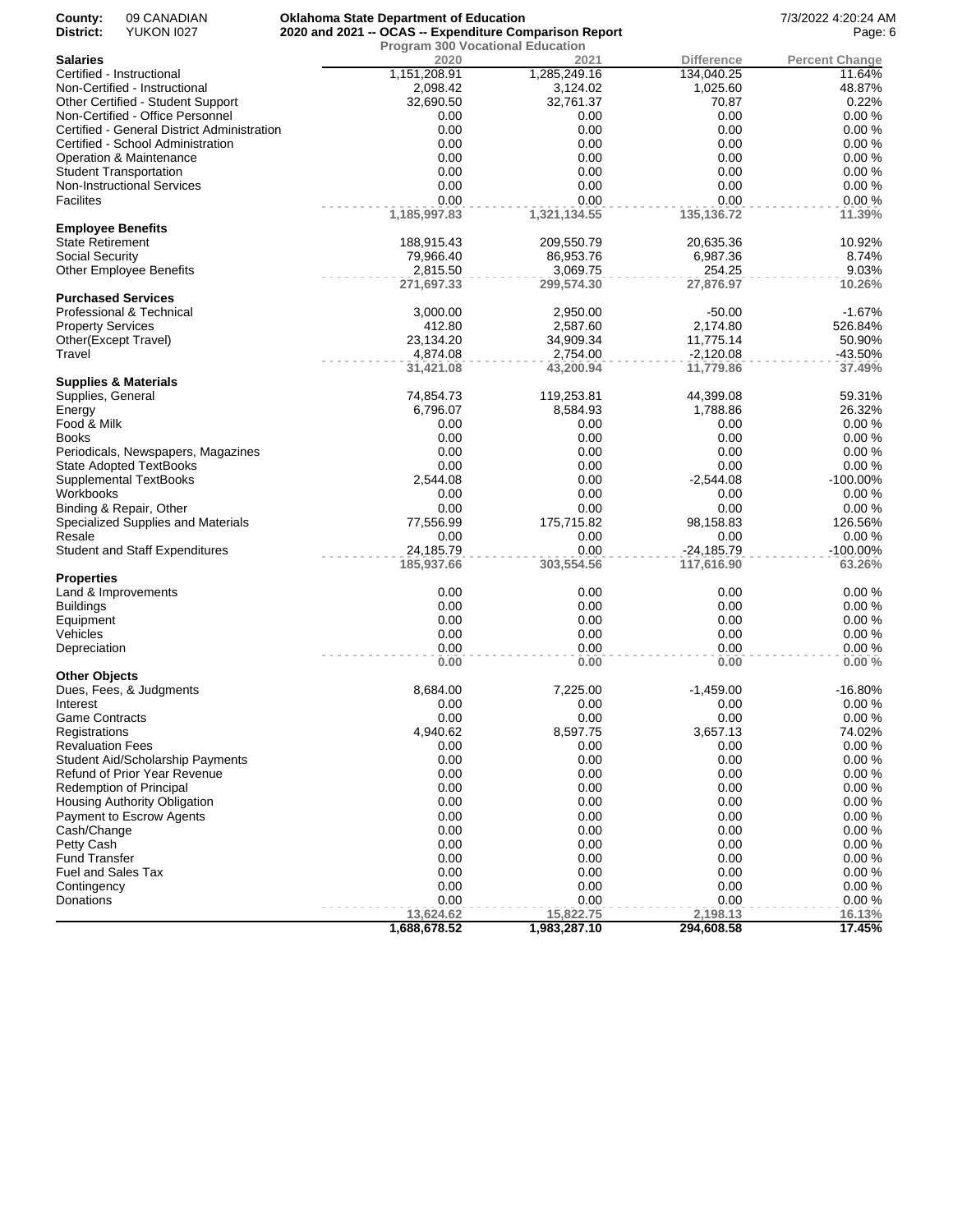| County:                   | 09 CANADIAN                                 | <b>Oklahoma State Department of Education</b>          |                   |                   | 7/3/2022 4:20:24 AM   |
|---------------------------|---------------------------------------------|--------------------------------------------------------|-------------------|-------------------|-----------------------|
| District:                 | <b>YUKON 1027</b>                           | 2020 and 2021 -- OCAS -- Expenditure Comparison Report |                   |                   | Page: 7               |
|                           |                                             | Program 400, Except 430, Special Needs                 |                   |                   |                       |
| <b>Salaries</b>           |                                             | 2020                                                   | 2021              | <b>Difference</b> | <b>Percent Change</b> |
|                           | Certified - Instructional                   | 1,477,104.55                                           | 1,416,217.95      | $-60,886.60$      | $-4.12%$              |
|                           | Non-Certified - Instructional               | 134,845.69                                             | 136,712.42        | 1,866.73          | 1.38%                 |
|                           | Other Certified - Student Support           | 781,433.58                                             | 488,552.00        | -292,881.58       | $-37.48%$             |
|                           | Non-Certified - Office Personnel            | 29,815.08                                              | 30,430.58         | 615.50            | 2.06%                 |
|                           | Certified - General District Administration | 0.00                                                   | 0.00              | 0.00              | 0.00%                 |
|                           | Certified - School Administration           | 0.00                                                   | 1,125.00          | 1,125.00          | 0.00%                 |
|                           | Operation & Maintenance                     | 0.00                                                   | 0.00              | 0.00              | 0.00%                 |
|                           | <b>Student Transportation</b>               | 0.00                                                   | 0.00              | 0.00              | 0.00%                 |
|                           | <b>Non-Instructional Services</b>           | 0.00                                                   | 0.00              | 0.00              | 0.00%                 |
| <b>Facilites</b>          |                                             | 0.00                                                   | 0.00              | 0.00              | 0.00%                 |
|                           |                                             | 2,423,198.90                                           | 2,073,037.95      | $-350,160.95$     | $-14.45%$             |
| <b>Employee Benefits</b>  |                                             |                                                        |                   |                   |                       |
| <b>State Retirement</b>   |                                             | 413,454.59                                             | 364,789.39        | -48,665.20        | $-11.77%$             |
| <b>Social Security</b>    |                                             | 159,208.09                                             | 132,975.20        | $-26,232.89$      | $-16.48%$             |
|                           | <b>Other Employee Benefits</b>              | 6,236.90                                               | 5,235.70          | $-1,001.20$       | $-16.05%$             |
|                           |                                             | 578,899.58                                             | 503,000.29        | $-75,899.29$      | $-13.11%$             |
|                           | <b>Purchased Services</b>                   |                                                        |                   |                   |                       |
|                           | Professional & Technical                    | 5,555.56                                               | 0.00              | $-5,555.56$       | $-100.00\%$           |
| <b>Property Services</b>  |                                             | 5,829.62                                               | 5,956.08          | 126.46            | 2.17%                 |
| Other(Except Travel)      |                                             | 4,332.40                                               | 2,140.72          | $-2,191.68$       | $-50.59%$             |
| Travel                    |                                             | 159.38                                                 | 113.44            | $-45.94$          | $-28.82%$             |
|                           |                                             | 15,876.96                                              | 8,210.24          | $-7,666.72$       | $-48.29%$             |
|                           | <b>Supplies &amp; Materials</b>             |                                                        |                   |                   |                       |
| Supplies, General         |                                             | 57,457.55                                              | 120,765.82        | 63,308.27         | 110.18%               |
| Energy                    |                                             | 0.00                                                   | 0.00              | 0.00              | 0.00%                 |
| Food & Milk               |                                             | 0.00                                                   | 0.00              | 0.00              | 0.00%                 |
| Books                     |                                             | 0.00                                                   | 2.04              | 2.04              | 0.00%                 |
|                           | Periodicals, Newspapers, Magazines          | 1,004.50                                               | 29.00             | $-975.50$         | $-97.11%$             |
|                           | <b>State Adopted TextBooks</b>              | 88,431.82                                              | 33,875.57         | $-54,556.25$      | $-61.69%$             |
|                           | <b>Supplemental TextBooks</b>               | 0.00                                                   | 0.00              | 0.00              | 0.00%                 |
| Workbooks                 |                                             | 0.00                                                   | 0.00              | 0.00              | 0.00%                 |
|                           | Binding & Repair, Other                     | 0.00                                                   | 0.00              | 0.00              | 0.00%                 |
|                           | Specialized Supplies and Materials          | 86,807.72                                              | 501,854.87        | 415,047.15        | 478.12%               |
| Resale                    |                                             | 0.00                                                   | 0.00              | 0.00              | 0.00%                 |
|                           | <b>Student and Staff Expenditures</b>       | 0.00                                                   | 0.00              | 0.00              | 0.00%                 |
|                           |                                             | 233,701.59                                             | 656,527.30        | 422,825.71        | 180.93%               |
| <b>Properties</b>         |                                             |                                                        |                   |                   |                       |
|                           | Land & Improvements                         | 0.00                                                   | 0.00              | 0.00              | 0.00%                 |
| <b>Buildings</b>          |                                             | 0.00                                                   | 0.00              | 0.00              | 0.00%                 |
| Equipment                 |                                             | 0.00                                                   | 0.00              | 0.00              | 0.00%                 |
| Vehicles                  |                                             | 0.00                                                   | 0.00              | 0.00              | 0.00%                 |
| Depreciation              |                                             | 0.00                                                   | 0.00              | 0.00              | 0.00%                 |
|                           |                                             | 0.00                                                   | 0.00              | 0.00              | 0.00%                 |
| <b>Other Objects</b>      |                                             |                                                        |                   |                   |                       |
|                           | Dues, Fees, & Judgments                     | 40.00                                                  | 0.00              | $-40.00$          | $-100.00\%$           |
| Interest                  |                                             | 0.00                                                   | 0.00              | 0.00              | $0.00 \%$             |
| <b>Game Contracts</b>     |                                             | 0.00                                                   | 0.00              | 0.00              | 0.00%                 |
| Registrations             |                                             | 2,224.00                                               | 2,200.00          | $-24.00$          | $-1.08%$              |
| <b>Revaluation Fees</b>   |                                             | 0.00                                                   | 0.00              | 0.00              | 0.00%                 |
|                           | <b>Student Aid/Scholarship Payments</b>     | 0.00                                                   | 0.00              | 0.00              | 0.00%                 |
|                           | Refund of Prior Year Revenue                | 0.00                                                   | 0.00              | 0.00              | 0.00%                 |
|                           | Redemption of Principal                     | 0.00                                                   | 0.00              | 0.00              | 0.00%                 |
|                           | <b>Housing Authority Obligation</b>         | 0.00                                                   | 0.00              | 0.00              | 0.00%                 |
|                           | Payment to Escrow Agents                    | 0.00                                                   | 0.00              | 0.00              | 0.00%                 |
| Cash/Change               |                                             | 0.00                                                   | 0.00              | 0.00              | 0.00%                 |
| Petty Cash                |                                             | 0.00                                                   | 0.00              | 0.00              | 0.00%                 |
| <b>Fund Transfer</b>      |                                             | 0.00                                                   | 11,189.57         | 11,189.57         | 0.00%                 |
|                           |                                             |                                                        |                   |                   | 0.00%                 |
| <b>Fuel and Sales Tax</b> |                                             | 0.00<br>0.00                                           | 0.00<br>0.00      | 0.00<br>0.00      | 0.00%                 |
| Contingency               |                                             | 0.00                                                   |                   | 0.00              | 0.00%                 |
| Donations                 |                                             |                                                        | 0.00<br>13,389.57 |                   |                       |
|                           |                                             | 2,264.00                                               |                   | 11,125.57         | 491.41%               |
|                           |                                             | 3,253,941.03                                           | 3,254,165.35      | 224.32            | 0.01%                 |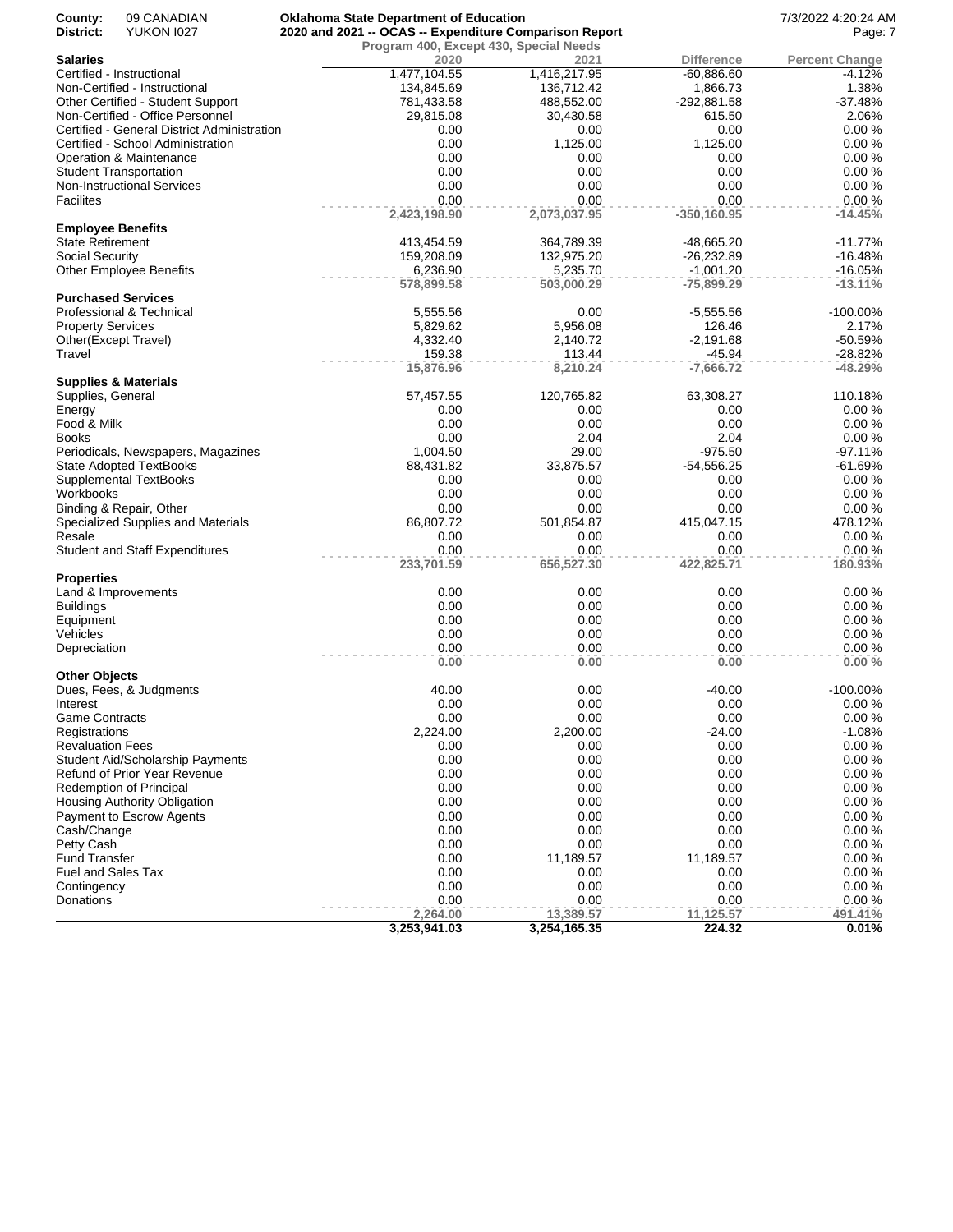| County:<br>District:     | 09 CANADIAN<br><b>YUKON 1027</b>            | <b>Oklahoma State Department of Education</b><br>2020 and 2021 -- OCAS -- Expenditure Comparison Report |                    |                      | 7/3/2022 4:20:24 AM<br>Page: 8 |
|--------------------------|---------------------------------------------|---------------------------------------------------------------------------------------------------------|--------------------|----------------------|--------------------------------|
|                          |                                             | <b>Program 430, Alternative Education</b>                                                               |                    |                      |                                |
| <b>Salaries</b>          |                                             | 2020                                                                                                    | 2021               | <b>Difference</b>    | <b>Percent Change</b>          |
|                          | Certified - Instructional                   | 418,070.93                                                                                              | 400,164.40         | $-17,906.53$         | -4.28%                         |
|                          | Non-Certified - Instructional               | 61,741.05                                                                                               | 64,659.47          | 2,918.42             | 4.73%                          |
|                          | Other Certified - Student Support           | 0.00                                                                                                    | 0.00               | 0.00                 | 0.00%                          |
|                          | Non-Certified - Office Personnel            | 29,464.76                                                                                               | 29,816.76          | 352.00               | 1.19%                          |
|                          | Certified - General District Administration | 0.00                                                                                                    | 0.00               | 0.00                 | 0.00%                          |
|                          | Certified - School Administration           | 83,372.64                                                                                               | 83,989.12          | 616.48               | 0.74%                          |
|                          | Operation & Maintenance                     | 0.00                                                                                                    | 0.00               | 0.00                 | 0.00%                          |
|                          | <b>Student Transportation</b>               | 0.00                                                                                                    | 0.00               | 0.00                 | 0.00%                          |
|                          | <b>Non-Instructional Services</b>           | 0.00                                                                                                    | 0.00               | 0.00                 | 0.00%                          |
| <b>Facilites</b>         |                                             | 0.00<br>592,649.38                                                                                      | 0.00<br>578,629.75 | 0.00<br>$-14,019.63$ | 0.00%<br>$-2.37%$              |
| <b>Employee Benefits</b> |                                             |                                                                                                         |                    |                      |                                |
| <b>State Retirement</b>  |                                             | 89,607.04                                                                                               | 84,800.65          | -4,806.39            | $-5.36%$                       |
| <b>Social Security</b>   |                                             | 38,795.38                                                                                               | 37,356.12          | $-1,439.26$          | $-3.71%$                       |
|                          | <b>Other Employee Benefits</b>              | 1,633.00                                                                                                | 1,633.00           | 0.00                 | 0.00%                          |
|                          |                                             | 130,035.42                                                                                              | 123,789.77         | $-6,245.65$          | $-4.80%$                       |
|                          | <b>Purchased Services</b>                   |                                                                                                         |                    |                      |                                |
|                          | Professional & Technical                    | 6,175.00                                                                                                | 2,750.00           | $-3,425.00$          | $-55.47%$                      |
| <b>Property Services</b> |                                             | 0.00                                                                                                    | 0.00               | 0.00                 | 0.00%                          |
|                          | Other(Except Travel)                        | 82,682.91                                                                                               | 48,697.14          | $-33,985.77$         | $-41.10%$                      |
| Travel                   |                                             | 0.00<br>88,857.91                                                                                       | 0.00<br>51,447.14  | 0.00<br>$-37,410.77$ | 0.00%<br>$-42.10%$             |
|                          | <b>Supplies &amp; Materials</b>             |                                                                                                         |                    |                      |                                |
| Supplies, General        |                                             | 4,207.61                                                                                                | 4,389.13           | 181.52               | 4.31%                          |
| Energy                   |                                             | 0.00                                                                                                    | 0.00               | 0.00                 | 0.00%                          |
| Food & Milk              |                                             | 0.00                                                                                                    | 0.00               | 0.00                 | 0.00%                          |
| Books                    |                                             | 0.00                                                                                                    | 0.00               | 0.00                 | 0.00%                          |
|                          | Periodicals, Newspapers, Magazines          | 0.00                                                                                                    | 417.56             | 417.56               | 0.00%                          |
|                          | <b>State Adopted TextBooks</b>              | 0.00                                                                                                    | 0.00               | 0.00                 | 0.00%                          |
|                          | Supplemental TextBooks                      | 0.00                                                                                                    | 0.00               | 0.00                 | 0.00%                          |
| Workbooks                |                                             | 0.00                                                                                                    | 0.00               | 0.00                 | 0.00%                          |
|                          | Binding & Repair, Other                     | 0.00                                                                                                    | 0.00               | 0.00                 | 0.00%                          |
|                          | Specialized Supplies and Materials          | 1,921.62                                                                                                | 447.00             | $-1,474.62$          | $-76.74%$                      |
| Resale                   |                                             | 0.00                                                                                                    | 0.00               | 0.00                 | 0.00%                          |
|                          | <b>Student and Staff Expenditures</b>       | 0.00                                                                                                    | 0.00               | 0.00                 | 0.00%                          |
| <b>Properties</b>        |                                             | 6,129.23                                                                                                | 5,253.69           | $-875.54$            | $-14.28%$                      |
|                          | Land & Improvements                         | 0.00                                                                                                    | 0.00               | 0.00                 | 0.00%                          |
| <b>Buildings</b>         |                                             | 0.00                                                                                                    | 0.00               | 0.00                 | 0.00%                          |
| Equipment                |                                             | 0.00                                                                                                    | 0.00               | 0.00                 | 0.00%                          |
| Vehicles                 |                                             | 0.00                                                                                                    | 0.00               | 0.00                 | 0.00%                          |
| Depreciation             |                                             | 0.00                                                                                                    | 0.00               | 0.00                 | 0.00%                          |
|                          |                                             | 0.00                                                                                                    | 0.00               | 0.00                 | 0.00%                          |
| <b>Other Objects</b>     |                                             |                                                                                                         |                    |                      |                                |
|                          | Dues, Fees, & Judgments                     | 0.00                                                                                                    | 0.00               | 0.00                 | 0.00%                          |
| Interest                 |                                             | 0.00                                                                                                    | 0.00               | 0.00                 | 0.00%                          |
| <b>Game Contracts</b>    |                                             | 0.00                                                                                                    | 0.00               | 0.00                 | 0.00%                          |
| Registrations            |                                             | 0.00<br>0.00                                                                                            | 0.00<br>0.00       | 0.00<br>0.00         | 0.00%<br>0.00%                 |
| <b>Revaluation Fees</b>  |                                             |                                                                                                         |                    |                      |                                |
|                          | <b>Student Aid/Scholarship Payments</b>     | 0.00                                                                                                    | 0.00               | 0.00                 | 0.00%                          |
|                          | Refund of Prior Year Revenue                | 0.00                                                                                                    | 0.00               | 0.00                 | 0.00%                          |
|                          | Redemption of Principal                     | 0.00                                                                                                    | 0.00               | 0.00                 | 0.00%                          |
|                          | Housing Authority Obligation                | 0.00                                                                                                    | 0.00               | 0.00                 | 0.00%                          |
|                          | Payment to Escrow Agents                    | 0.00                                                                                                    | 0.00               | 0.00                 | 0.00%                          |
| Cash/Change              |                                             | 0.00                                                                                                    | 0.00               | 0.00                 | 0.00%                          |
| Petty Cash               |                                             | 0.00                                                                                                    | 0.00               | 0.00                 | 0.00%                          |
| <b>Fund Transfer</b>     |                                             | 0.00                                                                                                    | 0.00               | 0.00                 | 0.00%                          |
| Fuel and Sales Tax       |                                             | 0.00<br>0.00                                                                                            | 0.00<br>0.00       | 0.00<br>0.00         | 0.00%<br>0.00%                 |
| Contingency              |                                             | 0.00                                                                                                    | 0.00               | 0.00                 | 0.00%                          |
| Donations                |                                             | 0.00                                                                                                    | 0.00               | 0.00                 | 0.00%                          |
|                          |                                             | 817,671.94                                                                                              | 759,120.35         | $-58,551.59$         | $-7.16%$                       |
|                          |                                             |                                                                                                         |                    |                      |                                |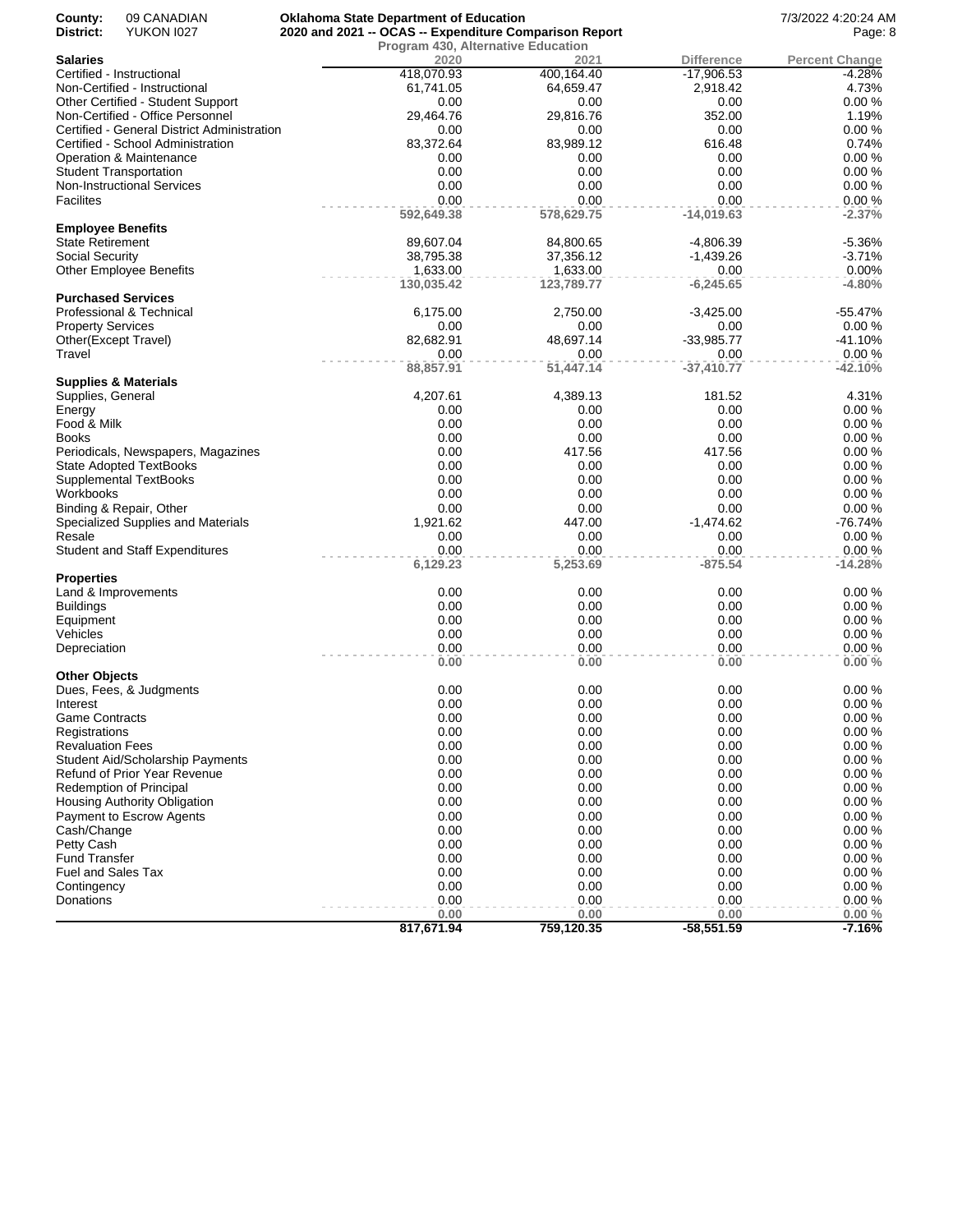| County:<br>District:              | 09 CANADIAN<br><b>YUKON 1027</b>            | <b>Oklahoma State Department of Education</b><br>2020 and 2021 -- OCAS -- Expenditure Comparison Report |              |                   | 7/3/2022 4:20:24 AM<br>Page: 9 |
|-----------------------------------|---------------------------------------------|---------------------------------------------------------------------------------------------------------|--------------|-------------------|--------------------------------|
|                                   |                                             | Program 500, Continuing Education                                                                       |              |                   |                                |
| <b>Salaries</b>                   |                                             | 2020                                                                                                    | 2021         | <b>Difference</b> | <b>Percent Change</b>          |
|                                   | Certified - Instructional                   | 0.00                                                                                                    | 0.00         | 0.00              | 0.00%                          |
|                                   | Non-Certified - Instructional               | 0.00                                                                                                    | 0.00         | 0.00              | 0.00%                          |
|                                   | Other Certified - Student Support           | 0.00                                                                                                    | 0.00         | 0.00              | 0.00%                          |
|                                   | Non-Certified - Office Personnel            | 0.00                                                                                                    | 0.00         | 0.00              | 0.00%                          |
|                                   | Certified - General District Administration | 0.00                                                                                                    | 0.00         | 0.00              | 0.00%                          |
|                                   | Certified - School Administration           | 0.00                                                                                                    | 0.00         | 0.00              | 0.00%                          |
|                                   | Operation & Maintenance                     | 0.00                                                                                                    | 0.00         | 0.00              | 0.00%                          |
|                                   | <b>Student Transportation</b>               | 0.00                                                                                                    | 0.00         | 0.00              | 0.00%                          |
|                                   | <b>Non-Instructional Services</b>           | 0.00                                                                                                    | 0.00         | 0.00              | 0.00%                          |
| Facilites                         |                                             | 0.00                                                                                                    | 0.00         | 0.00              | 0.00%                          |
| <b>Employee Benefits</b>          |                                             | 0.00                                                                                                    | 0.00         | 0.00              | 0.00%                          |
| <b>State Retirement</b>           |                                             | 0.00                                                                                                    | 0.00         | 0.00              | 0.00%                          |
| <b>Social Security</b>            |                                             | 0.00                                                                                                    | 0.00         | 0.00              | 0.00%                          |
|                                   | <b>Other Employee Benefits</b>              | 0.00                                                                                                    | 0.00         | 0.00              | 0.00%                          |
|                                   | <b>Purchased Services</b>                   | 0.00                                                                                                    | 0.00         | 0.00              | 0.00%                          |
|                                   | Professional & Technical                    | 0.00                                                                                                    | 0.00         | 0.00              | 0.00%                          |
| <b>Property Services</b>          |                                             | 0.00                                                                                                    | 0.00         | 0.00              | 0.00%                          |
|                                   | Other(Except Travel)                        | 0.00                                                                                                    | 0.00         | 0.00              | 0.00%                          |
| Travel                            |                                             | 0.00                                                                                                    | 0.00         | 0.00              | 0.00%                          |
|                                   |                                             | 0.00                                                                                                    | 0.00         | 0.00              | 0.00%                          |
|                                   | <b>Supplies &amp; Materials</b>             |                                                                                                         |              |                   |                                |
| Supplies, General                 |                                             | 0.00                                                                                                    | 0.00         | 0.00              | 0.00%                          |
| Energy                            |                                             | 0.00                                                                                                    | 0.00         | 0.00              | 0.00%                          |
| Food & Milk                       |                                             | 0.00                                                                                                    | 0.00         | 0.00              | 0.00%                          |
| Books                             |                                             | 0.00                                                                                                    | 0.00         | 0.00              | 0.00%                          |
|                                   | Periodicals, Newspapers, Magazines          | 0.00                                                                                                    | 0.00         | 0.00              | 0.00%                          |
|                                   | <b>State Adopted TextBooks</b>              | 0.00                                                                                                    | 0.00         | 0.00              | 0.00%                          |
|                                   | Supplemental TextBooks                      | 0.00                                                                                                    | 0.00         | 0.00              | 0.00%                          |
| Workbooks                         |                                             | 0.00                                                                                                    | 0.00         | 0.00              | 0.00%                          |
|                                   | Binding & Repair, Other                     | 0.00                                                                                                    | 0.00         | 0.00              | 0.00%                          |
|                                   | Specialized Supplies and Materials          | 0.00                                                                                                    | 0.00         | 0.00              | 0.00%                          |
| Resale                            |                                             | 0.00                                                                                                    | 0.00         | 0.00              | 0.00%                          |
|                                   | <b>Student and Staff Expenditures</b>       | 0.00<br>0.00                                                                                            | 0.00<br>0.00 | 0.00<br>0.00      | 0.00%<br>0.00%                 |
| <b>Properties</b>                 |                                             |                                                                                                         |              |                   |                                |
|                                   | Land & Improvements                         | 0.00                                                                                                    | 0.00         | 0.00              | 0.00%                          |
| <b>Buildings</b>                  |                                             | 0.00                                                                                                    | 0.00         | 0.00              | 0.00%                          |
| Equipment                         |                                             | 0.00                                                                                                    | 0.00         | 0.00              | 0.00%                          |
| Vehicles                          |                                             | 0.00                                                                                                    | 0.00         | 0.00              | 0.00%                          |
| Depreciation                      |                                             | 0.00                                                                                                    | 0.00         | 0.00              | 0.00%                          |
|                                   |                                             | 0.00                                                                                                    | 0.00         | 0.00              | 0.00%                          |
| <b>Other Objects</b>              | Dues, Fees, & Judgments                     | 0.00                                                                                                    | 0.00         | 0.00              | 0.00%                          |
|                                   |                                             |                                                                                                         |              |                   |                                |
| Interest<br><b>Game Contracts</b> |                                             | 0.00<br>0.00                                                                                            | 0.00<br>0.00 | 0.00<br>0.00      | 0.00%<br>0.00%                 |
|                                   |                                             |                                                                                                         |              |                   |                                |
| Registrations                     |                                             | 0.00                                                                                                    | 0.00         | 0.00              | 0.00%                          |
| <b>Revaluation Fees</b>           |                                             | 0.00                                                                                                    | 0.00         | 0.00              | 0.00%                          |
|                                   | <b>Student Aid/Scholarship Payments</b>     | 0.00                                                                                                    | 0.00         | 0.00              | 0.00%                          |
|                                   | <b>Refund of Prior Year Revenue</b>         | 0.00                                                                                                    | 0.00         | 0.00              | 0.00%                          |
|                                   | <b>Redemption of Principal</b>              | 0.00                                                                                                    | 0.00         | 0.00              | 0.00%                          |
|                                   | Housing Authority Obligation                | 0.00                                                                                                    | 0.00         | 0.00              | 0.00%                          |
|                                   | Payment to Escrow Agents                    | 0.00                                                                                                    | 0.00         | 0.00              | 0.00%                          |
| Cash/Change                       |                                             | 0.00                                                                                                    | 0.00         | 0.00              | 0.00%                          |
| Petty Cash                        |                                             | 0.00                                                                                                    | 0.00         | 0.00              | 0.00%                          |
| <b>Fund Transfer</b>              |                                             | 0.00                                                                                                    | 0.00         | 0.00              | 0.00%                          |
| Fuel and Sales Tax                |                                             | 0.00                                                                                                    | 0.00         | 0.00              | 0.00%                          |
| Contingency                       |                                             | 0.00                                                                                                    | 0.00         | 0.00              | 0.00%                          |
| Donations                         |                                             | 0.00                                                                                                    | 0.00         | 0.00              | 0.00%                          |
|                                   |                                             | 0.00                                                                                                    | 0.00         | 0.00              | 0.00%                          |
|                                   |                                             | 0.00                                                                                                    | 0.00         | 0.00              | 0.00%                          |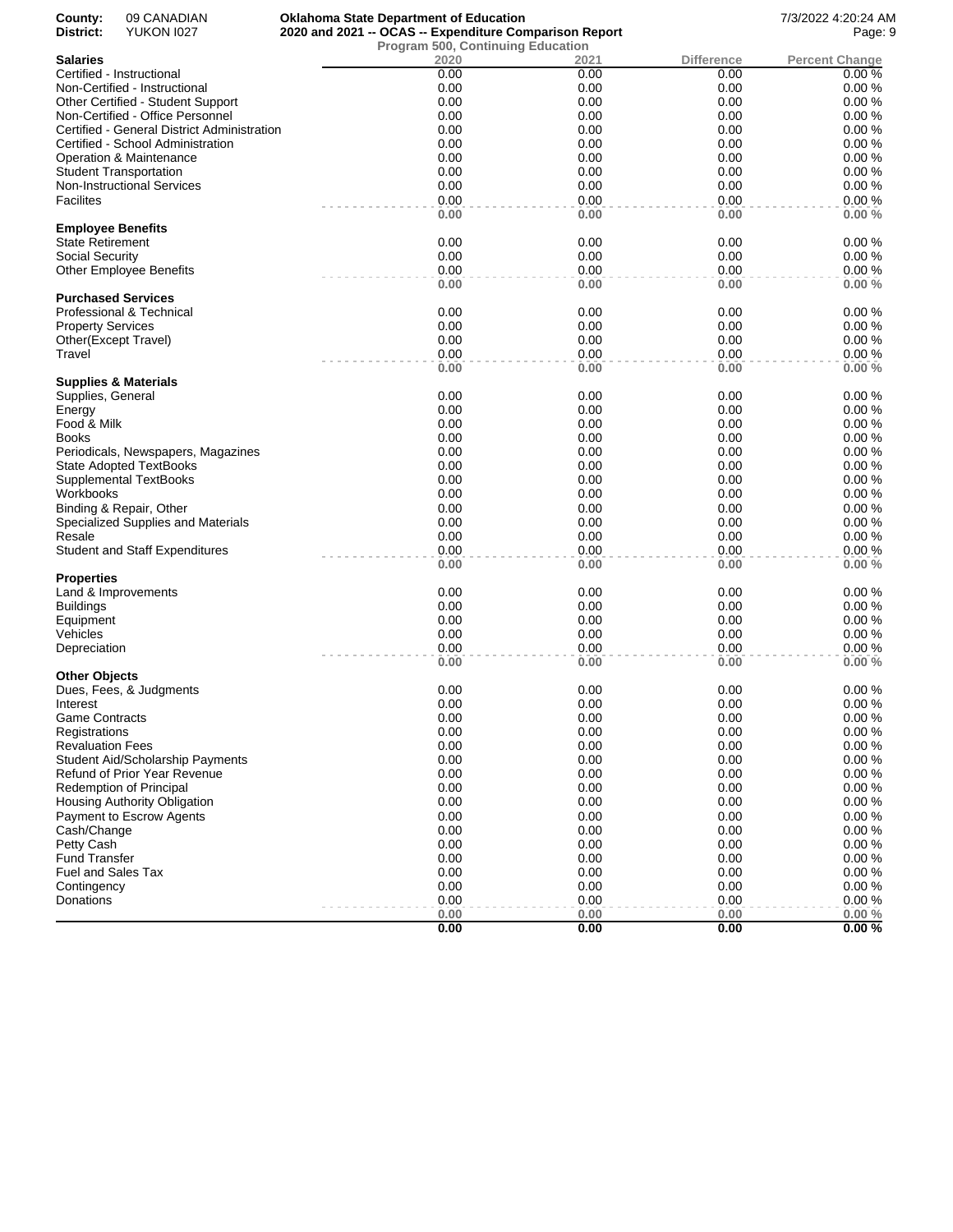| County:<br>District:     | 09 CANADIAN<br><b>YUKON 1027</b>                                                 | <b>Oklahoma State Department of Education</b><br>2020 and 2021 -- OCAS -- Expenditure Comparison Report |                         |                               | 7/3/2022 4:20:24 AM<br>Page: 10 |
|--------------------------|----------------------------------------------------------------------------------|---------------------------------------------------------------------------------------------------------|-------------------------|-------------------------------|---------------------------------|
|                          |                                                                                  | Program 600 & 900, Community/Extra Curricular                                                           |                         |                               |                                 |
| Salaries                 |                                                                                  | 2020                                                                                                    | 2021                    | <b>Difference</b>             | <b>Percent Change</b>           |
|                          | Certified - Instructional                                                        | 0.00                                                                                                    | 0.00                    | 0.00                          | 0.00%                           |
|                          | Non-Certified - Instructional                                                    | 0.00                                                                                                    | 0.00                    | 0.00                          | 0.00%                           |
|                          | Other Certified - Student Support                                                | 9,150.00                                                                                                | 9,963.19                | 813.19                        | 8.89%                           |
|                          | Non-Certified - Office Personnel                                                 | 0.00                                                                                                    | 0.00                    | 0.00                          | 0.00%                           |
|                          | Certified - General District Administration<br>Certified - School Administration | 0.00<br>0.00                                                                                            | 0.00<br>0.00            | 0.00<br>0.00                  | 0.00%<br>0.00%                  |
|                          | Operation & Maintenance                                                          | 0.00                                                                                                    | 0.00                    | 0.00                          | 0.00%                           |
|                          | <b>Student Transportation</b>                                                    | 0.00                                                                                                    | 0.00                    | 0.00                          | 0.00%                           |
|                          | Non-Instructional Services                                                       | 594,014.41                                                                                              | 507,501.57              | -86,512.84                    | $-14.56%$                       |
| Facilites                |                                                                                  | 0.00                                                                                                    | 0.00                    | 0.00                          | 0.00%                           |
|                          |                                                                                  | 603,164.41                                                                                              | 517,464.76              | $-85,699.65$                  | $-14.21%$                       |
| <b>Employee Benefits</b> |                                                                                  |                                                                                                         |                         |                               |                                 |
| State Retirement         |                                                                                  | 55,095.28<br>42,135.03                                                                                  | 49,620.89<br>33,231.76  | -5,474.39<br>$-8,903.27$      | $-9.94%$<br>$-21.13%$           |
| Social Security          | <b>Other Employee Benefits</b>                                                   | 1,464.76                                                                                                | 1,846.63                | 381.87                        | 26.07%                          |
|                          |                                                                                  | 98,695.07                                                                                               | 84,699.28               | $-13,995.79$                  | $-14.18%$                       |
|                          | <b>Purchased Services</b>                                                        |                                                                                                         |                         |                               |                                 |
|                          | Professional & Technical                                                         | 11,213.27                                                                                               | 4,497.89                | $-6,715.38$                   | -59.89%                         |
| <b>Property Services</b> |                                                                                  | 30,819.37                                                                                               | 14,815.70               | $-16,003.67$                  | $-51.93%$                       |
| Other(Except Travel)     |                                                                                  | 2,831.58                                                                                                | 3,575.40                | 743.82                        | 26.27%                          |
| Travel                   |                                                                                  | 19,260.52                                                                                               | 0.00                    | $-19,260.52$                  | $-100.00\%$                     |
|                          | <b>Supplies &amp; Materials</b>                                                  | 64,124.74                                                                                               | 22,888.99               | $-41,235.75$                  | $-64.31%$                       |
| Supplies, General        |                                                                                  | 104,412.20                                                                                              | 64,603.29               | -39,808.91                    | $-38.13%$                       |
| Energy                   |                                                                                  | 0.00                                                                                                    | 0.00                    | 0.00                          | 0.00%                           |
| Food & Milk              |                                                                                  | 0.00                                                                                                    | 0.00                    | 0.00                          | 0.00%                           |
| Books                    |                                                                                  | 7,531.79                                                                                                | 16,798.91               | 9,267.12                      | 123.04%                         |
|                          | Periodicals, Newspapers, Magazines                                               | 659.21                                                                                                  | 0.00                    | $-659.21$                     | $-100.00\%$                     |
|                          | <b>State Adopted TextBooks</b>                                                   | 0.00                                                                                                    | 0.00                    | 0.00                          | 0.00%                           |
|                          | Supplemental TextBooks                                                           | 0.00                                                                                                    | 0.00                    | 0.00                          | 0.00%                           |
| Workbooks                |                                                                                  | 0.00                                                                                                    | 0.00                    | 0.00                          | 0.00%                           |
|                          | Binding & Repair, Other                                                          | 0.00                                                                                                    | 0.00                    | 0.00                          | 0.00%                           |
|                          | Specialized Supplies and Materials                                               | 29,613.16                                                                                               | 6,349.97                | $-23,263.19$                  | -78.56%                         |
| Resale                   |                                                                                  | 301,244.80                                                                                              | 128,801.43              | $-172,443.37$                 | $-57.24%$                       |
|                          | <b>Student and Staff Expenditures</b>                                            | 125,815.47<br>569,276.63                                                                                | 86,923.91<br>303,477.51 | $-38,891.56$<br>$-265,799.12$ | $-30.91%$<br>$-46.69%$          |
| Properties               |                                                                                  |                                                                                                         |                         |                               |                                 |
|                          | Land & Improvements                                                              | 0.00                                                                                                    | 0.00                    | 0.00                          | 0.00%                           |
| <b>Buildings</b>         |                                                                                  | 0.00                                                                                                    | 0.00                    | 0.00                          | 0.00%                           |
| Equipment                |                                                                                  | 0.00                                                                                                    | 0.00                    | 0.00                          | 0.00%                           |
| Vehicles                 |                                                                                  | 0.00                                                                                                    | 0.00                    | 0.00                          | 0.00%                           |
| Depreciation             |                                                                                  | 0.00<br>0.00                                                                                            | 0.00<br>0.00            | 0.00<br>0.00                  | 0.00%<br>0.00%                  |
| Other Objects            |                                                                                  |                                                                                                         |                         |                               |                                 |
|                          | Dues, Fees, & Judgments                                                          | 22,421.44                                                                                               | 11,009.58               | $-11,411.86$                  | -50.90%                         |
| Interest                 |                                                                                  | 0.00                                                                                                    | 0.00                    | 0.00                          | 0.00%                           |
| Game Contracts           |                                                                                  | 0.00                                                                                                    | 0.00                    | 0.00                          | 0.00%                           |
| Registrations            |                                                                                  | 9,705.99                                                                                                | 3,353.00                | $-6,352.99$                   | $-65.45%$                       |
| <b>Revaluation Fees</b>  |                                                                                  | 0.00                                                                                                    | 0.00                    | 0.00                          | 0.00%                           |
|                          | Student Aid/Scholarship Payments                                                 | 5,000.00                                                                                                | 6,500.00                | 1,500.00                      | 30.00%                          |
|                          | Refund of Prior Year Revenue                                                     | 0.00                                                                                                    | 0.00                    | 0.00                          | 0.00%                           |
|                          | Redemption of Principal                                                          | 0.00                                                                                                    | 0.00                    | 0.00                          | 0.00%                           |
|                          | Housing Authority Obligation                                                     | 0.00<br>0.00                                                                                            | 0.00                    | 0.00                          | 0.00%<br>0.00%                  |
| Cash/Change              | Payment to Escrow Agents                                                         | 0.00                                                                                                    | 0.00<br>0.00            | 0.00<br>0.00                  | 0.00%                           |
| Petty Cash               |                                                                                  | 0.00                                                                                                    | 0.00                    | 0.00                          | 0.00%                           |
| Fund Transfer            |                                                                                  | 0.00                                                                                                    | 0.00                    | 0.00                          | 0.00%                           |
| Fuel and Sales Tax       |                                                                                  | 0.00                                                                                                    | 0.00                    | 0.00                          | 0.00%                           |
| Contingency              |                                                                                  | 0.00                                                                                                    | 0.00                    | 0.00                          | 0.00%                           |
| Donations                |                                                                                  | 991.00                                                                                                  | 34,796.58               | 33,805.58                     | 3,411.26%                       |
|                          |                                                                                  | 38,118.43                                                                                               | 55,659.16               | 17,540.73                     | 46.02%                          |
|                          |                                                                                  | 1,373,379.28                                                                                            | 984,189.70              | $-389,189.58$                 | $-28.34%$                       |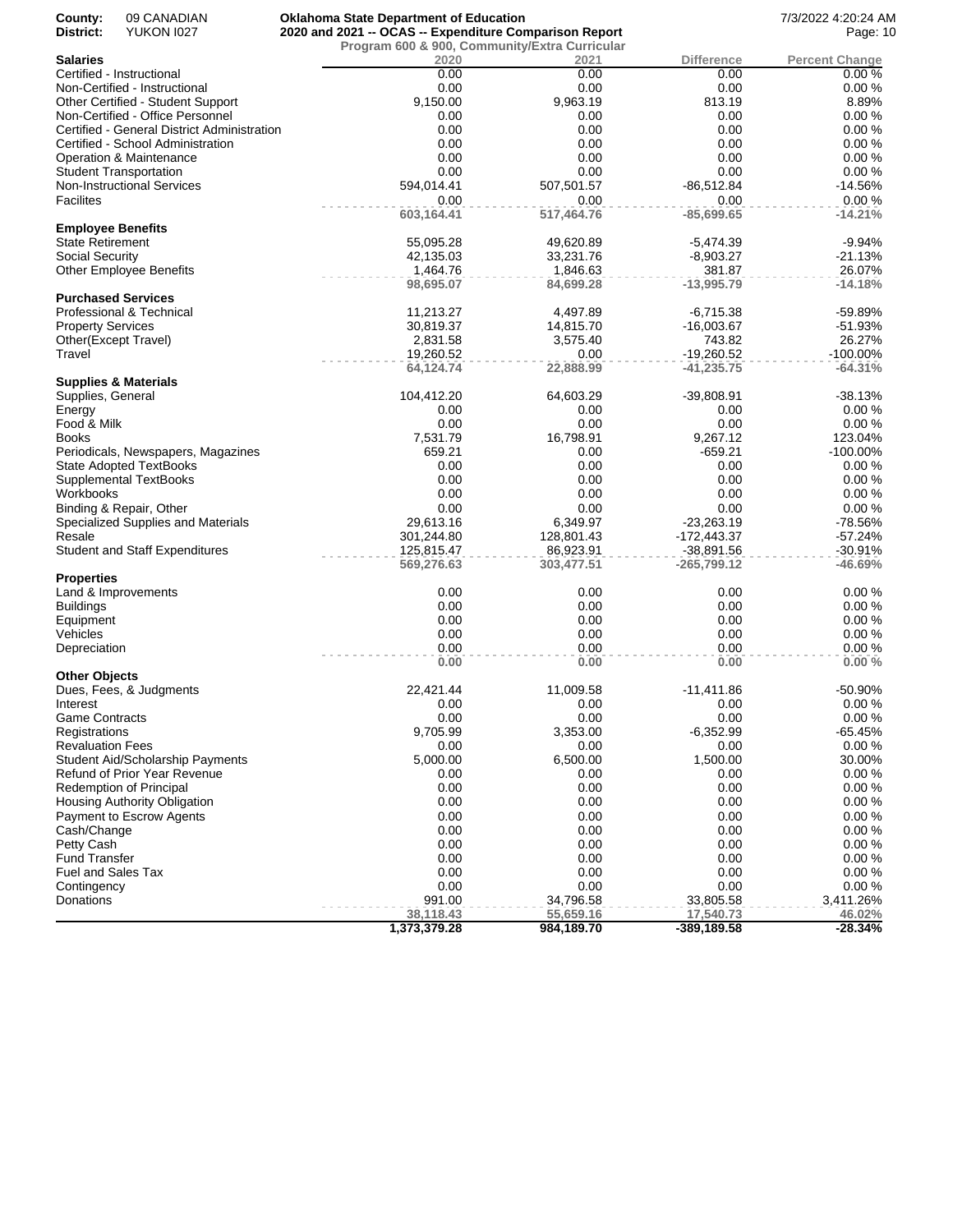| County:<br>District:      | 09 CANADIAN<br><b>YUKON 1027</b>            | <b>Oklahoma State Department of Education</b><br>2020 and 2021 -- OCAS -- Expenditure Comparison Report |                                 |                   | 7/3/2022 4:20:24 AM<br>Page: 11 |
|---------------------------|---------------------------------------------|---------------------------------------------------------------------------------------------------------|---------------------------------|-------------------|---------------------------------|
|                           |                                             |                                                                                                         | Program 800, Competitive Sports |                   |                                 |
| <b>Salaries</b>           |                                             | 2020                                                                                                    | 2021                            | <b>Difference</b> | <b>Percent Change</b>           |
|                           | Certified - Instructional                   | 316,945.00                                                                                              | 335,403.84                      | 18,458.84         | 5.82%                           |
|                           | Non-Certified - Instructional               | 52,135.00                                                                                               | 39,363.31                       | $-12,771.69$      | $-24.50%$                       |
|                           | Other Certified - Student Support           | 8,534.98                                                                                                | 6,068.76                        | $-2,466.22$       | -28.90%                         |
|                           | Non-Certified - Office Personnel            | 18,507.66                                                                                               | 64,093.81                       | 45,586.15         | 246.31%                         |
|                           | Certified - General District Administration | 0.00                                                                                                    | 0.00                            | 0.00              | 0.00%                           |
|                           | Certified - School Administration           | 284,837.67                                                                                              | 285,534.69                      | 697.02            | 0.24%                           |
|                           | Operation & Maintenance                     | 5,649.02                                                                                                | 5,655.88                        | 6.86              | 0.12%                           |
|                           | <b>Student Transportation</b>               | 0.00                                                                                                    | 0.00                            | 0.00              | 0.00%                           |
|                           | <b>Non-Instructional Services</b>           | 0.00                                                                                                    | 0.00                            | 0.00              | 0.00%                           |
| <b>Facilites</b>          |                                             | 0.00                                                                                                    | 0.00                            | 0.00              | 0.00%                           |
| <b>Employee Benefits</b>  |                                             | 686,609.33                                                                                              | 736,120.29                      | 49,510.96         | 7.21%                           |
| <b>State Retirement</b>   |                                             | 108,415.29                                                                                              | 113,874.41                      | 5,459.12          | 5.04%                           |
| Social Security           |                                             | 46,791.46                                                                                               | 49,990.17                       | 3,198.71          | 6.84%                           |
|                           | <b>Other Employee Benefits</b>              | 414.00                                                                                                  | 690.56                          | 276.56            | 66.80%                          |
|                           |                                             | 155,620.75                                                                                              | 164,555.14                      | 8,934.39          | 5.74%                           |
|                           | <b>Purchased Services</b>                   |                                                                                                         |                                 |                   |                                 |
|                           | Professional & Technical                    | 0.00                                                                                                    | 0.00                            | 0.00              | 0.00%                           |
| <b>Property Services</b>  |                                             | 0.00                                                                                                    | 0.00                            | 0.00              | 0.00%                           |
|                           | Other(Except Travel)                        | 0.00                                                                                                    | 0.00                            | 0.00              | 0.00%                           |
| Travel                    |                                             | 2,741.78                                                                                                | 0.00                            | $-2,741.78$       | $-100.00\%$                     |
|                           |                                             | 2,741.78                                                                                                | 0.00                            | $-2,741.78$       | $-100.00\%$                     |
|                           | <b>Supplies &amp; Materials</b>             |                                                                                                         |                                 |                   |                                 |
| Supplies, General         |                                             | 1,265.51                                                                                                | 904.21                          | $-361.30$         | $-28.55%$                       |
| Energy                    |                                             | 0.00                                                                                                    | 0.00                            | 0.00              | 0.00%                           |
| Food & Milk               |                                             | 0.00                                                                                                    | 0.00                            | 0.00              | 0.00%                           |
| Books                     |                                             | 0.00                                                                                                    | 0.00                            | 0.00              | 0.00%                           |
|                           | Periodicals, Newspapers, Magazines          | 0.00                                                                                                    | 0.00                            | 0.00              | 0.00%                           |
|                           | <b>State Adopted TextBooks</b>              | 0.00                                                                                                    | 0.00                            | 0.00              | 0.00%                           |
|                           | Supplemental TextBooks                      | 0.00                                                                                                    | 0.00                            | 0.00              | 0.00%                           |
| Workbooks                 |                                             | 0.00                                                                                                    | 0.00                            | 0.00              | 0.00%                           |
|                           | Binding & Repair, Other                     | 0.00                                                                                                    | 0.00                            | 0.00              | 0.00%                           |
|                           | Specialized Supplies and Materials          | 0.00                                                                                                    | 0.00                            | 0.00              | 0.00%                           |
| Resale                    |                                             | 445.00                                                                                                  | 0.00                            | $-445.00$         | $-100.00\%$                     |
|                           | <b>Student and Staff Expenditures</b>       | 6,866.37                                                                                                | 11,835.71                       | 4,969.34          | 72.37%                          |
|                           |                                             | 8,576.88                                                                                                | 12,739.92                       | 4,163.04          | 48.54%                          |
| <b>Properties</b>         | Land & Improvements                         | 0.00                                                                                                    | 0.00                            | 0.00              | 0.00%                           |
| <b>Buildings</b>          |                                             | 0.00                                                                                                    | 0.00                            | 0.00              | 0.00%                           |
| Equipment                 |                                             | 0.00                                                                                                    | 0.00                            | 0.00              | 0.00%                           |
| Vehicles                  |                                             | 0.00                                                                                                    | 0.00                            | 0.00              | 0.00%                           |
| Depreciation              |                                             | 0.00                                                                                                    | 0.00                            | 0.00              | 0.00%                           |
|                           |                                             | 0.00                                                                                                    | 0.00                            | 0.00              | 0.00%                           |
| <b>Other Objects</b>      |                                             |                                                                                                         |                                 |                   |                                 |
|                           | Dues, Fees, & Judgments                     | 0.00                                                                                                    | 0.00                            | 0.00              | 0.00%                           |
| Interest                  |                                             | 0.00                                                                                                    | 0.00                            | 0.00              | 0.00%                           |
| <b>Game Contracts</b>     |                                             | 2,000.00                                                                                                | 0.00                            | $-2,000.00$       | $-100.00\%$                     |
| Registrations             |                                             | 2,015.00                                                                                                | 0.00                            | $-2,015.00$       | $-100.00\%$                     |
| <b>Revaluation Fees</b>   |                                             | 0.00                                                                                                    | 0.00                            | 0.00              | 0.00%                           |
|                           | Student Aid/Scholarship Payments            | 0.00                                                                                                    | 0.00                            | 0.00              | 0.00%                           |
|                           | <b>Refund of Prior Year Revenue</b>         | 0.00                                                                                                    | 0.00                            | 0.00              | 0.00%                           |
|                           | <b>Redemption of Principal</b>              | 0.00                                                                                                    | 0.00                            | 0.00              | 0.00%                           |
|                           | Housing Authority Obligation                | 0.00                                                                                                    | 0.00                            | 0.00              | 0.00%                           |
|                           | Payment to Escrow Agents                    | 0.00                                                                                                    | 0.00                            | 0.00              | 0.00%                           |
| Cash/Change               |                                             | 0.00                                                                                                    | 0.00                            | 0.00              | 0.00%                           |
| Petty Cash                |                                             | 0.00                                                                                                    | 0.00                            | 0.00              | 0.00%                           |
| <b>Fund Transfer</b>      |                                             | 0.00                                                                                                    | 0.00                            | 0.00              | 0.00%                           |
| <b>Fuel and Sales Tax</b> |                                             | 0.00                                                                                                    | 0.00                            | 0.00              | 0.00%                           |
| Contingency               |                                             | 0.00                                                                                                    | 0.00                            | 0.00              | 0.00%                           |
| Donations                 |                                             | 0.00                                                                                                    | 0.00                            | 0.00              | 0.00%                           |
|                           |                                             | 4,015.00                                                                                                | 0.00                            | $-4,015.00$       | $-100.00\%$                     |
|                           |                                             | 857,563.74                                                                                              | 913,415.35                      | 55,851.61         | 6.51%                           |